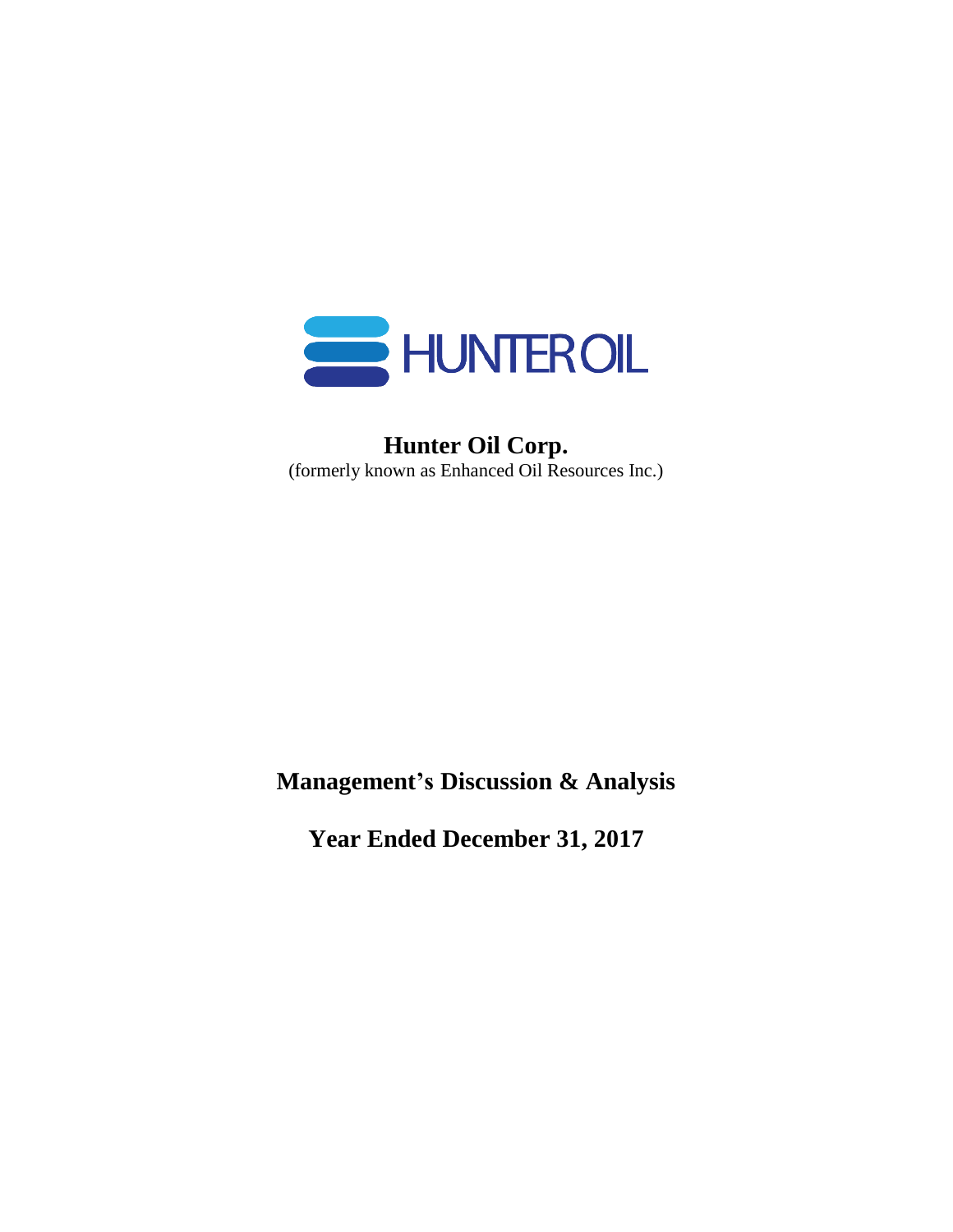#### **DATE AND BASIS OF INFORMATION**

Hunter Oil Corp., formally known as Enhanced Oil Resources Inc., is a company incorporated in British Columbia, Canada and is engaged, through its wholly-owned U.S. subsidiaries (collectively referred to as the "Company", "we", or "our"), in the acquisition, development, operation and exploitation of crude oil and natural gas properties in the Permian Basin in eastern New Mexico, United States.

The Company's corporate headquarters is located in Vancouver, Canada and its operational headquarters is located in Houston, Texas. Common shares of the Company are listed on the TSX Venture Exchange ("TSX-V") under the symbol "HOC" and quoted on the Over the Counter marketplace ("OTCQX") under the symbol "HOILF." The registered address of the office is Suite 940, 1040 West Georgia Street, Vancouver, British Columbia, V6E 4H1 Canada. Additional information relating to the Company can be found on the SEDAR website at [www.sedar.com.](http://www.sedar.com/)

Effective August 14, 2016, the Company changed its name to Hunter Oil Corp. Concurrently, its trading symbol on the TSX-V changed from "EOR" to "HOC" and its trading symbol on the OTCQX changed from "EORIF" to "HOILF."

### **Liquidity and Going Concern**

While the annual consolidated financial statements are prepared on the basis that the Company will continue to operate as a going concern, which assumes that the Company will be able to realize its assets and discharge its liabilities in the normal course of business for the twelve-month period following the date of the consolidated financial statements, certain conditions and events cast significant doubt on the validity of this assumption. For the year ended December 31, 2017, the Company had negative cash flows from operations of approximately \$0.8 million and, at December 31, 2017, an accumulated deficit of approximately \$113.8 million. The Company also expects to incur further losses during the future development of its business. The Company's ability to continue as a going concern is dependent upon its ability to generate profitable production and to obtain additional funding from loans or equity financings or through other arrangements. Although the Company has been successful in obtaining financing, there is no assurance that it will be able to obtain adequate financing in the future or that such financing will be on terms acceptable to the Company.

The annual consolidated financial statements do not reflect the adjustments to the carrying values of assets and liabilities and the reported expenses and balance sheet classifications that would be necessary were the going concern assumption deemed to be inappropriate. These adjustments could be material.

#### **Basis of Presentation**

The following Management's Discussion and Analysis ("MD&A") is dated April 20, 2018, and should be read in conjunction with the Company's consolidated financial statements and related notes for the year ended December 31, 2017, as well as the consolidated financial statements and related notes, and MD&A for the year ended December 31, 2016. The referenced consolidated financial statements have been prepared by management and approved by the Company's Board of Directors. Unless otherwise noted, all financial information presented herein has been prepared in accordance with International Financial Reporting Standards ("IFRS") as issued by the International Accounting Standards Board ("IASB").

All financial information is in US dollars, unless otherwise indicated.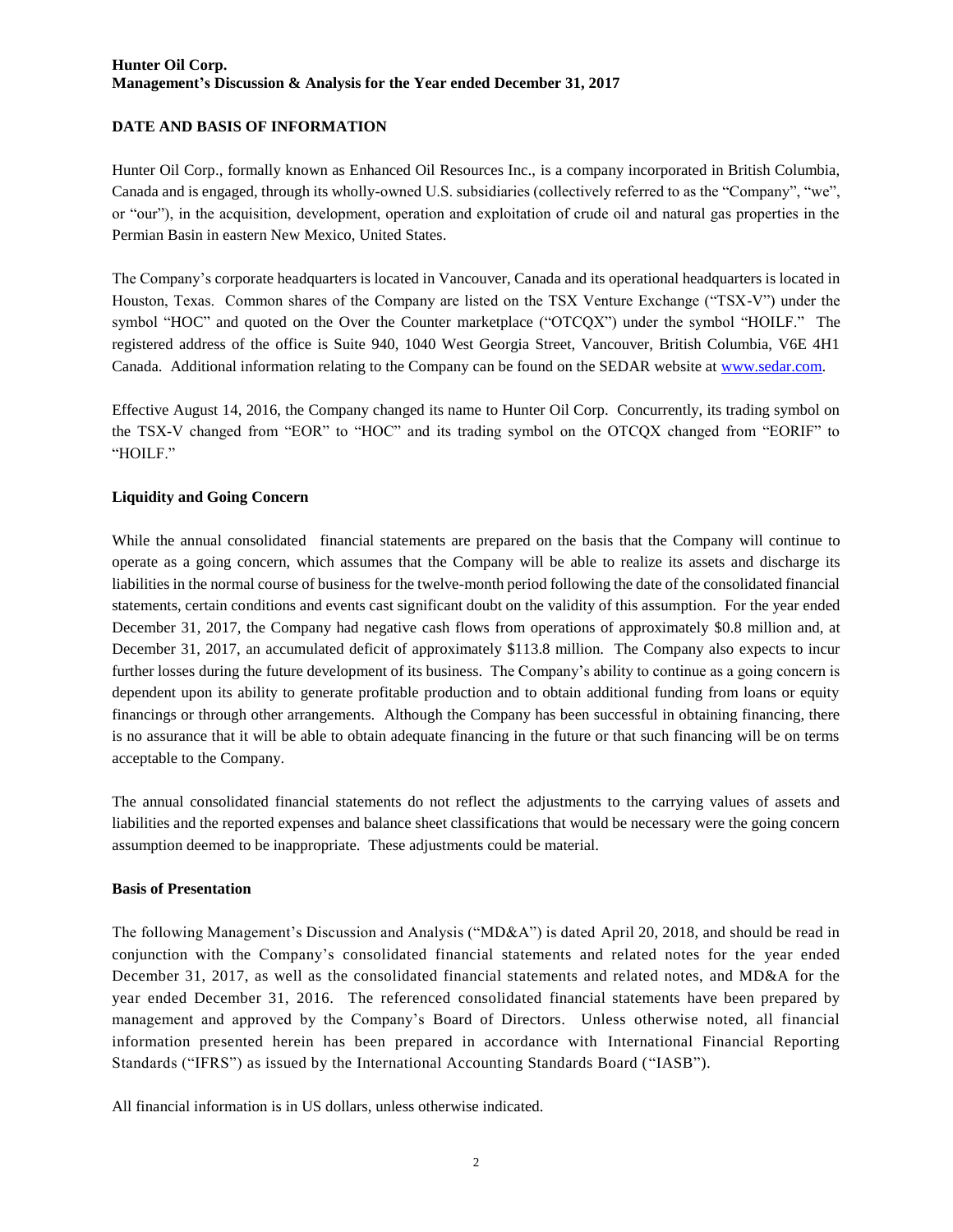#### **Non-IFRS Financial Measures**

Certain financial measures in this MD&A, namely netback, cash flow from operations, lifting costs and EBITDA, are not prescribed, do not have a standardized meaning defined by IFRS and, therefore, may not be comparable with the calculation of similar measures by other companies.

Netbacks are used by the Company as a key measure of performance and are not intended to represent operating profit nor should they be viewed as an alternative to cash flow provided by operating activities, net earnings or other measures of financial performance calculated in accordance with IFRS. A netback is a per barrel or thousand cubic feet (mcf) computation determined by deducting royalties, production expenses, transportation and selling expenses from the oil or gas sales price to measure the average net cash received from the barrels or mcf sold.

Lifting costs include all production costs necessary to produce oil or gas, however exclude severance taxes.

EBITDA refers to income or loss before income taxes, depletion, depreciation, amortization and accretion.

Please refer to the Abbreviations and Definitions section at the end of this document which lists abbreviations and definitions commonly referred to in the energy business and which may be used in this MD&A.

#### **BUSINESS OVERVIEW**

#### **Overview of Year Ended December 31, 2017**

**Crude Oil and Natural Gas Business Segment.** The Company has one reportable business segment; crude oil and natural gas production and development, with all activities located in the United States of America. We produce oil and gas from two Permian Basin crude oil fields located in eastern New Mexico which we purchased in 2007, the "Chaveroo Field" and the "Milnesand Field." The Company's net proved reserves at December 31, 2017 and 2016, respectively, were 12.5 million and 12.6 million barrels of oil equivalents, with a net present value of \$215.9 million and \$233.4 million respectively, using a 10% discount rate for both periods.

**Subsidiaries and Operations.** The operations of the Company include Hunter Oil Corp. (the Parent Company) and its wholly-owned subsidiaries. The following table lists the Company's principal operating subsidiaries, their jurisdiction of incorporation and its percentage ownership of their voting securities as of the date of this report:

| <b>Subsidiary Name</b>       | <b>Jurisdiction</b> | <b>Company Ownership</b> |
|------------------------------|---------------------|--------------------------|
| Hunter Oil Management Corp.  | Florida, USA        | 100%                     |
| Hunter Ventures Corp.        | Deleware, USA       | 100%                     |
| Hunter Oil Resources Corp.   | Deleware, USA       | 100%                     |
| Hunter Oil Production Corp.  | Florida, USA        | 100%                     |
| Ridgeway Arizona Oil Corp.   | Arizona, USA        | 100%                     |
| <b>EOR Operating Company</b> | Texas, USA          | 100%                     |
| Milnes and Minerals Inc.     | Deleware, USA       | 100%                     |
| Chaveroo Minerals Inc.       | Deleware, USA       | 100%                     |
| Hunter Ranch Corp.           | Deleware, USA       | 100%                     |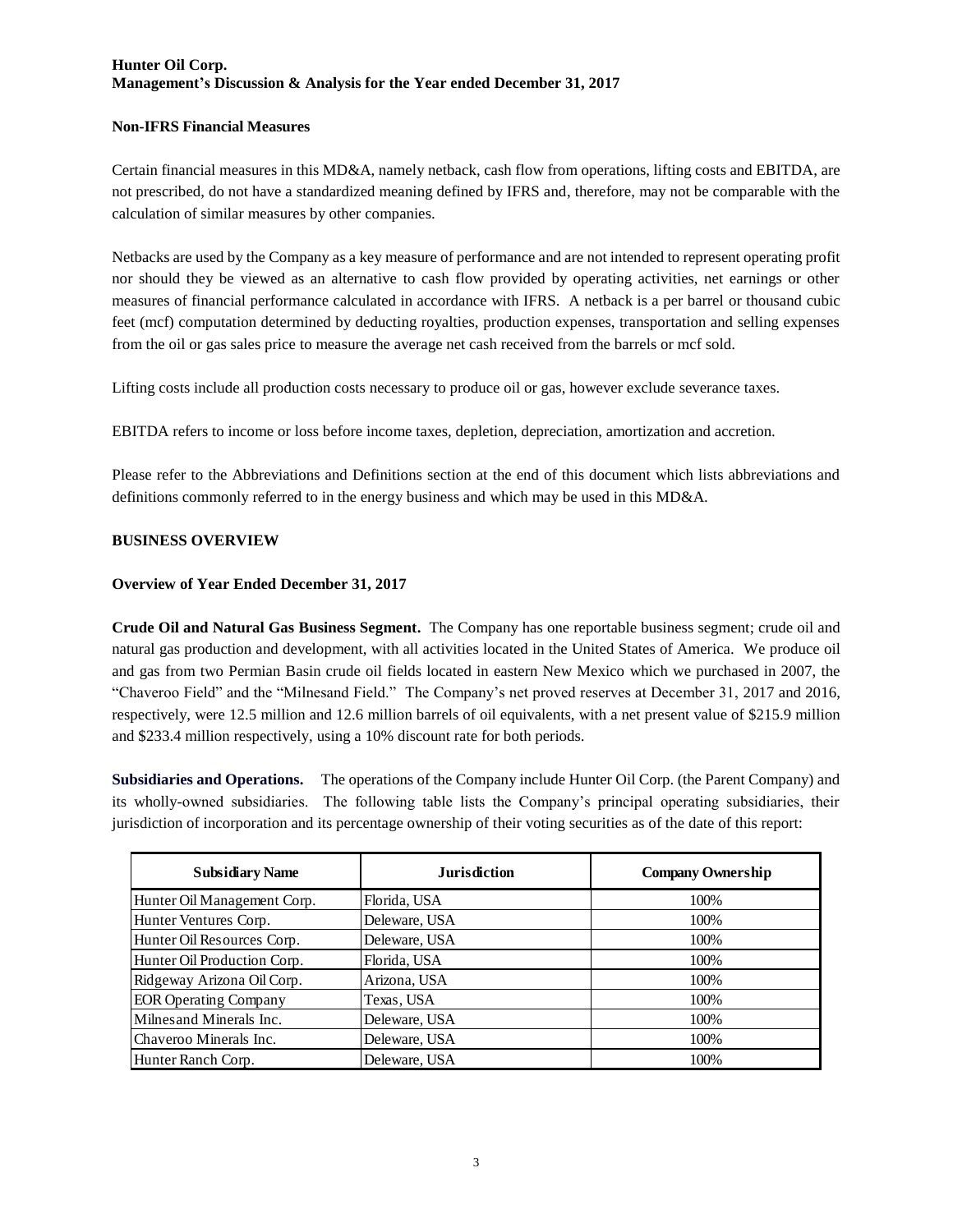#### **OVERALL PERFORMANCE**

#### **Consolidated Statements of Operations and Comprehensive Loss:**

| (In thousands of US dollars)                | <b>Three Months Ended</b><br>December 31, |    | <b>Years Ended</b><br>December 31, |    |         |      |         |  |
|---------------------------------------------|-------------------------------------------|----|------------------------------------|----|---------|------|---------|--|
|                                             | 2017                                      |    | 2016                               |    | 2017    | 2016 |         |  |
| <b>Revenues</b>                             |                                           |    |                                    |    |         |      |         |  |
| Oil and gas gross sales                     | \$<br>353                                 | \$ | 455                                | \$ | 1,538   | \$   | 1,415   |  |
| Less royalties                              | (73)                                      |    | (98)                               |    | (321)   |      | (310)   |  |
|                                             | 280                                       |    | 357                                |    | 1,217   |      | 1,105   |  |
| <b>Expenses</b>                             |                                           |    |                                    |    |         |      |         |  |
| Operating costs, production costs and taxes | 225                                       |    | 312                                |    | 1,027   |      | 942     |  |
| Workover expenses                           |                                           |    | 114                                |    | 49      |      | 353     |  |
| General and administrative                  | 853                                       |    | 777                                |    | 2,294   |      | 2,648   |  |
| (Gain) loss on disposition of assets        |                                           |    | (14)                               |    | 35      |      | 31      |  |
| Depreciation and depletion                  | 87                                        |    | 201                                |    | 558     |      | 758     |  |
| Accretion                                   | 112                                       |    | 98                                 |    | 441     |      | 372     |  |
| Other, net                                  | (10)                                      |    | (32)                               |    | (7)     |      | (36)    |  |
| Foreign currency translation (gain) loss    | (14)                                      |    | 2                                  |    | 6       |      | 8       |  |
|                                             | 1,253                                     |    | 1,458                              |    | 4,403   |      | 5,076   |  |
| Net comprehensive loss for the period       | \$<br>(973)                               | \$ | (1,101)                            | \$ | (3,186) | \$   | (3,971) |  |
| Loss per share - basic and diluted          | \$<br>(0.12)                              | \$ | (0.19)                             | \$ | (0.39)  | \$   | (0.70)  |  |

Results of operations for the year ended December 31, 2017, included crude oil sales revenues of \$1.5 million, and a net loss of \$3.2 million, compared to revenues of \$1.4 million and a net loss of \$4.0 million for the year ended December 31, 2016. The decrease in net loss of \$0.8 million is principally due to higher average prices received for commodity sales, administrative cost improvements and reduced workover expenses, partially offset by a \$0.3 million write-off of deferred financing costs in the fourth quarter of 2017. Per share losses (basic and fully diluted) were \$0.39 and \$0.70 for the years ended December 31, 2017 and 2016, respectively. Cash used in operating activities for the year ended December 31, 2017, was \$0.8 million compared to \$3.7 million in 2016, a decrease of \$2.9 million.

Results of operations for the three months ended December 31, 2017, included crude oil sales revenues of \$0.4 million, and a net loss of \$1.0 million, compared to revenues of \$0.5 million and a net loss of \$1.1 million for the three months ended December 31, 2016. Per share losses (basic and fully-diluted) were \$0.12 and \$0.19 for the three months ended December 31, 2017 and 2016, respectively.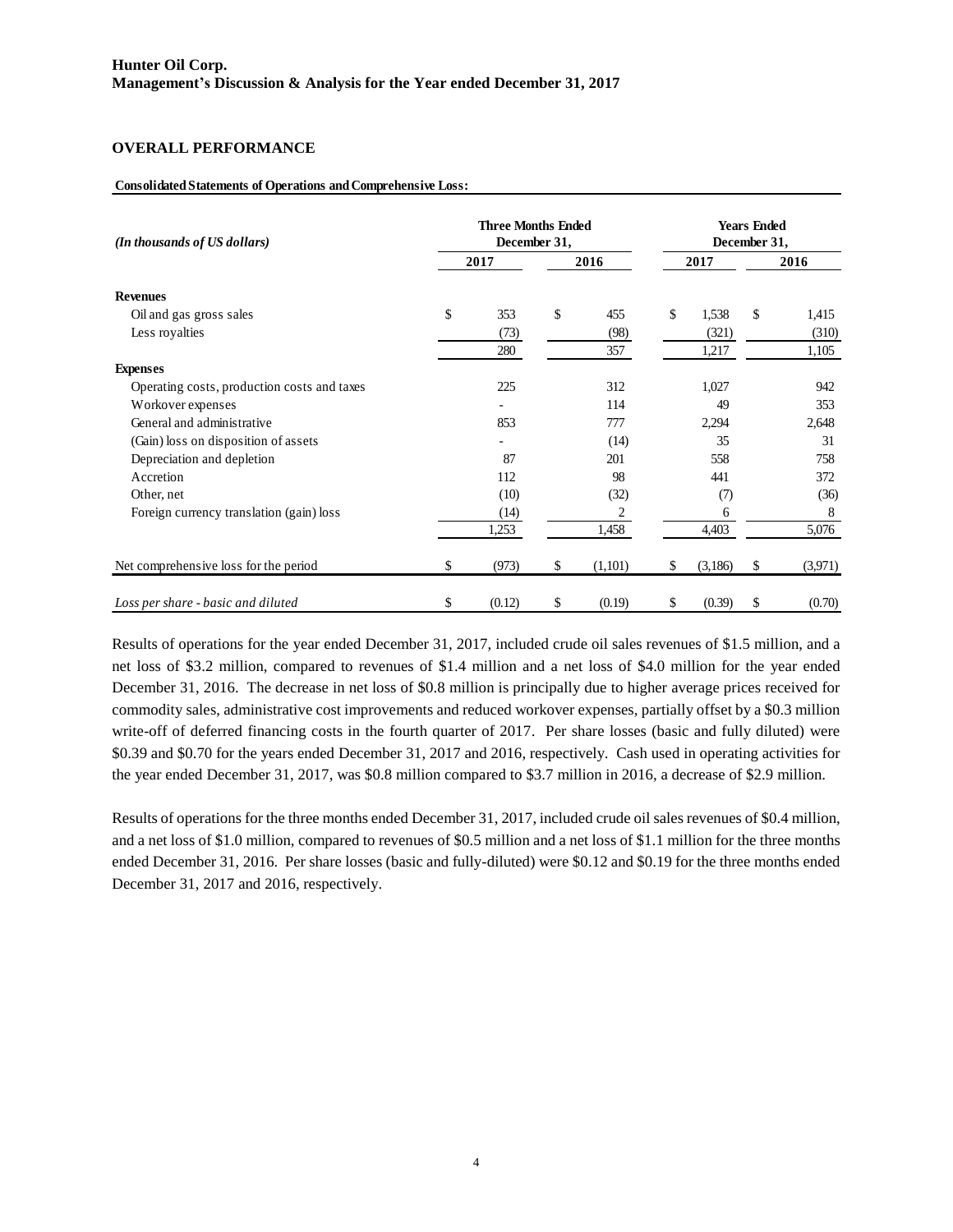#### **DISCUSSION OF OPERATIONS**

#### **Revenues**

In 2017, gross sales of crude oil increased \$0.1 million, or 8.7%, when compared to 2016. The increase in revenue is due to a 19.4% increase in the average price received for commodity sales (\$45.49 per Boe in 2017 compared to \$38.10 per Boe in the prior year), partially offset by an 8.9% reduction in sales volumes (33,818 Boe's in 2017 compared to 37,112 Boe's in 2016).

Gross sales of crude oil in the fourth quarter of 2017 decreased 22.4% to \$0.4 million when compared to 2016. The decrease in revenue is due to a 32.1% reduction in sales volumes (7,056 Boe's in 2017 compared to 10,389 Boe's in the prior year) due to wells going offline during the period, partially offset by a 14.6% increase in the average price received for commodity sales (\$50.14 per Boe in 2017 compared to \$43.77 per Boe during the same three months in the prior year).

#### **Operating Costs, Production Costs and Workover Expenses**

Our efforts have been focused on increasing oil recovery from legacy oil fields, which normally reflect higher operating costs than fields with newly established production. Since a majority of the Company's properties are older oil fields, we expect that operating costs will always be relatively higher due to the higher frequency of workovers, increasing compliance costs associated with increased regulatory activity and higher maintenance costs pending additional field development.

*Operating and Production Costs*: Operating and production costs for the year ended December 31, 2017, increased approximately \$0.1 million (or 9.0%) to \$1.0 million, compared to \$0.9 million in 2016. The increase in costs is primarily due to the additional activity of eight wells not acquired and brought online until October of 2016, partially offset by the inactivity of wells that went offline during 2017.

Operating and production costs for the three months ended December 31, 2017, decreased \$0.1 million (or 27.9%) to \$0.2 million when compared to the same three months in 2016. The decrease in costs is principally due to the inactivity of wells that went offline during the period.

*Workover Expenses*: Workover expenses for the year ended December 31, 2017, decreased approximately \$0.3 million (or 86.1%) when compared to the prior year. This represents a \$7.50 per gross Boe (or 88.1%) reduction in workover expenses to \$1.01 per gross Boe when compared to 2016. The decrease in costs is primarily due to the deferral of workover activity until the first quarter of 2018. For the same reason, workover expenses for the three months ended December 31, 2017, decreased 100% from \$0.1 million when compared to the same three months in the prior year.

*Netback*: As a result of the increase in the average price received for commodity sales coupled with the decrease in workover costs, the operating netback for the twelve months ended December 31, 2017, was \$6.19 income per Boe compared to a \$4.39 loss per Boe in 2016. Operating netback for the quarters ended December 31, 2017 and 2016, were \$8.85 income per Boe and \$6.15 loss per Boe, respectively (discussed above).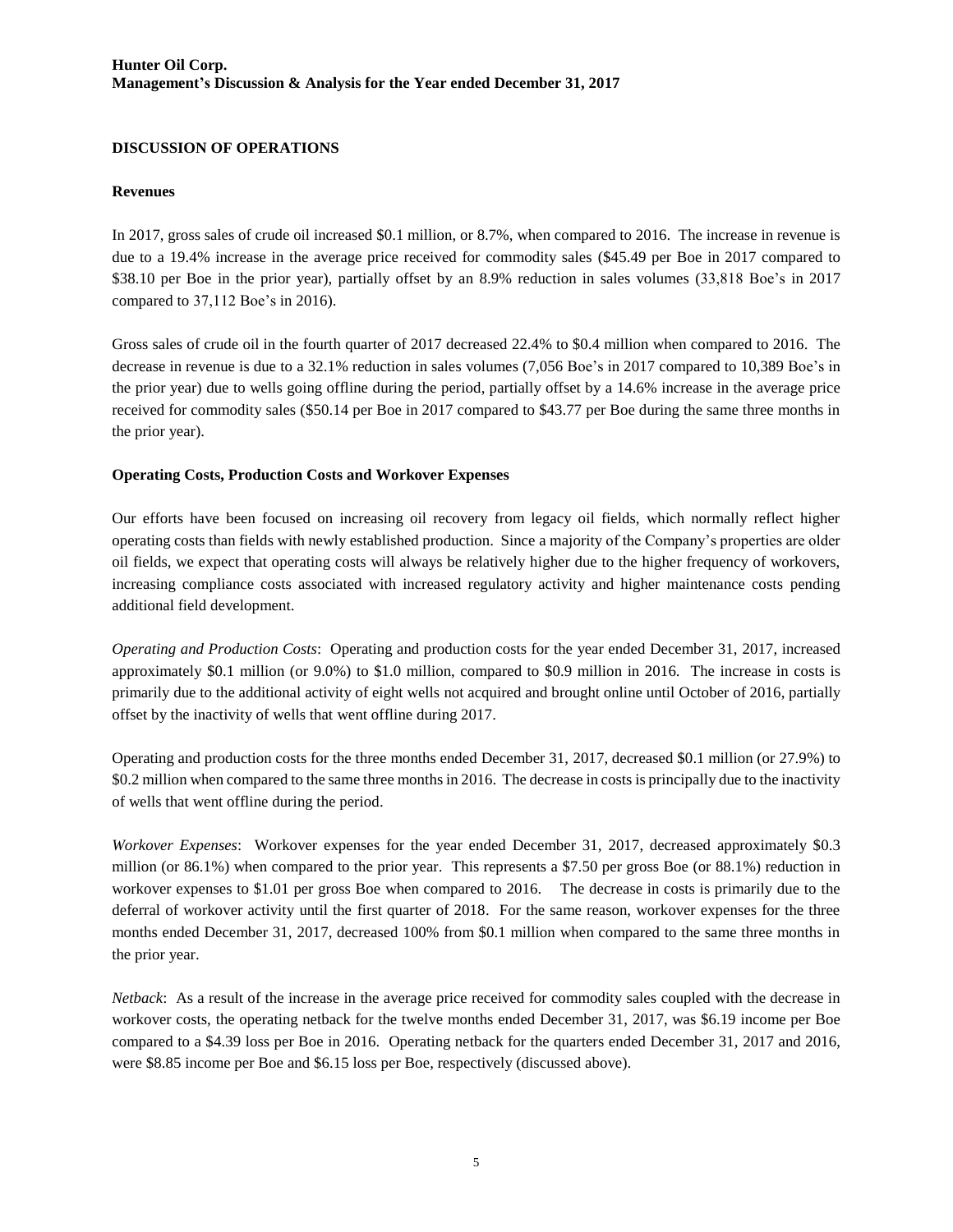#### **General & Administrative**

| (In thousands of US dollars)                   | <b>Years Ended</b> |      |       |  |  |  |  |  |  |
|------------------------------------------------|--------------------|------|-------|--|--|--|--|--|--|
|                                                | December 31,       |      |       |  |  |  |  |  |  |
| <b>Expense</b>                                 | 2017               | 2016 |       |  |  |  |  |  |  |
| Accounting, audit and tax advisory fees        | \$<br>329          | \$   | 325   |  |  |  |  |  |  |
| Advertising and promotion                      | 18                 |      | 5     |  |  |  |  |  |  |
| Consulting fees                                | 508                |      | 644   |  |  |  |  |  |  |
| Insurance                                      | 25                 |      | 85    |  |  |  |  |  |  |
| Legal fees                                     | 99                 |      | 89    |  |  |  |  |  |  |
| Office and general                             | 142                |      | 85    |  |  |  |  |  |  |
| Professional fees                              | 22                 |      | 62    |  |  |  |  |  |  |
| Public company expenses                        | 52                 |      | 99    |  |  |  |  |  |  |
| Rent                                           | 89                 |      | 139   |  |  |  |  |  |  |
| Salaries, directors' fees and related benefits | 754                |      | 922   |  |  |  |  |  |  |
| Software and IT                                | 45                 |      | 55    |  |  |  |  |  |  |
| Telephone and utilities                        | 17                 |      | 17    |  |  |  |  |  |  |
| Travel and accomodation                        | 194                |      | 121   |  |  |  |  |  |  |
| Total                                          | \$<br>2,294        | \$   | 2,648 |  |  |  |  |  |  |

General and administrative expenses for the periods ended December 31, 2017 and 2016, were as follows:

General and administrative expenses decreased approximately \$0.3 million (or 13.4%) to \$2.3 million for the year ended December 31, 2017, when compared to the same twelve months in 2016. The decrease in expenses is primarily due to personnel reductions in the Houston office and administrative cost improvements, partially offset by a \$0.3 million write-off of deferred financing costs in the fourth quarter of 2017. General and administrative expenses were \$0.9 million and \$0.8 million for the quarters ended December 31, 2017 and 2016, respectively.

#### **Depreciation and Depletion**

Depreciation and depletion expense for the year ended December 31, 2017, decreased approximately \$0.2 million (or 26.4%) to \$0.6 million when compared to 2016. The decrease in expense is primarily due to a lower depreciable asset base when compared to the prior year, coupled with higher reserve balances and lower future development costs at December 31, 2017. Depreciation and depletion expense for the three months ended December 31, 2017 and 2016, was \$0.1 million and \$0.2 million, respectively (discussed above).

#### **Accretion**

Accretion expense was approximately \$0.4 million for the years ended December 31, 2017 and 2016, respectively. Accretion expense for the three months ended December 31, 2017 and 2016 was approximately \$0.1 million.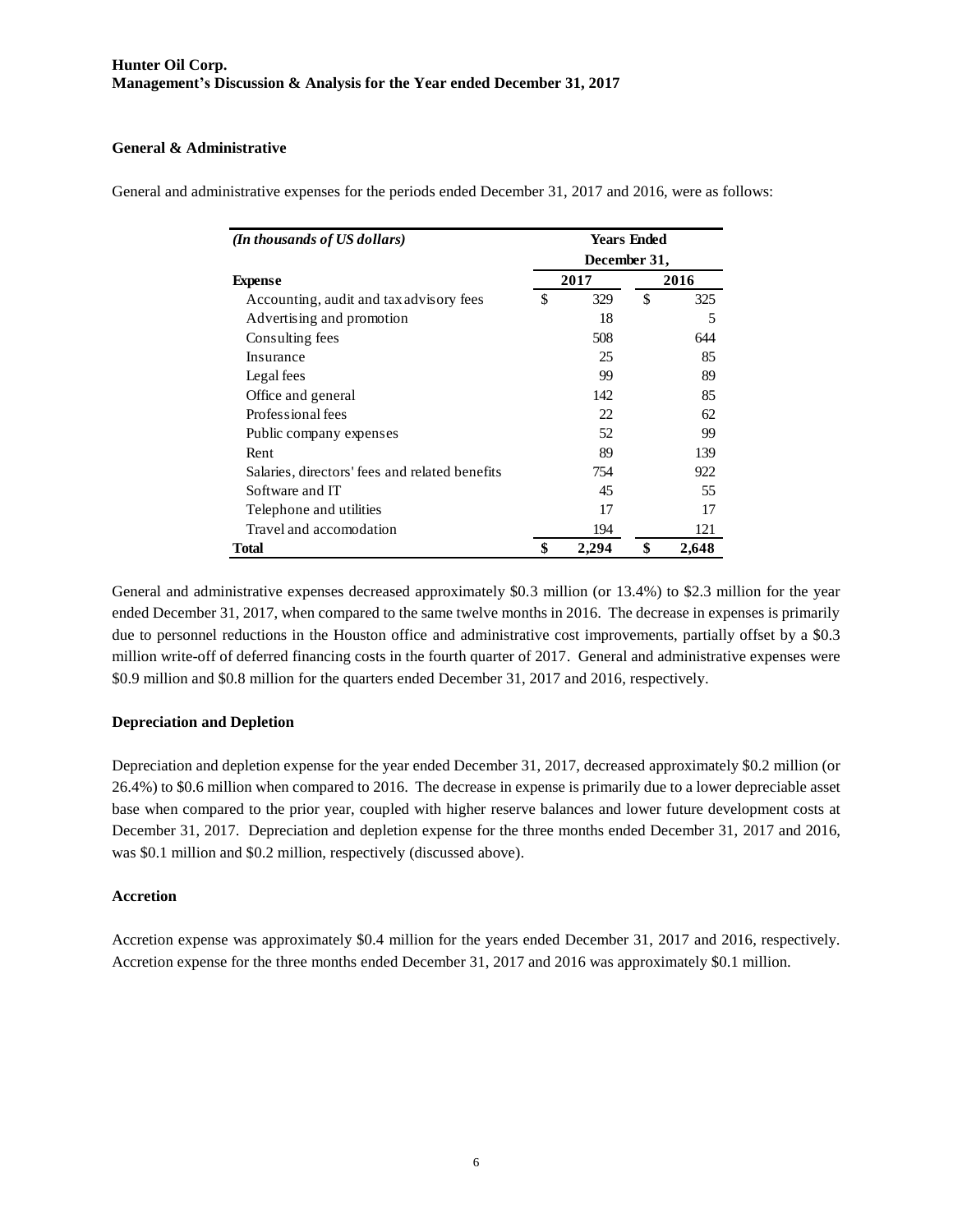### **Foreign Exchange Gain (Loss)**

The Company's functional currency and presentational currency, as determined under International Accounting Standard ("IAS") 21, *The Effects of Changes in Foreign Exchange Rates*, is the United States dollar. All of the Company's operating expenses and capital expenditures are paid in the United States dollar except for the revenue and expenses of the Canadian parent entity and all historical equity issuances of the Canadian parent which are denominated in Canadian dollars. There will continue to be an impact from currency translation and exchange gains and losses, but we believe this translation will have a small impact on our financial results. The average Canadian/US dollar exchange rate was \$0.77 and \$0.76 for the years ended December 31, 2017 and 2016, respectively.

### **Earnings before Interest, Taxes, Depreciation, Depletion and Amortization (EBITDA) Reconciliation**

| (In thousands of US dollars)             | <b>Three Months Ended</b><br>December 31, |         | <b>Years Ended</b><br>December 31, |              |  |         |  |  |
|------------------------------------------|-------------------------------------------|---------|------------------------------------|--------------|--|---------|--|--|
|                                          | 2017                                      | 2016    |                                    | 2017         |  | 2016    |  |  |
| Net comprehensive loss                   | \$<br>$(973)$ \$                          | (1,101) | \$                                 | $(3,186)$ \$ |  | (3,971) |  |  |
| Adjustments:                             |                                           |         |                                    |              |  |         |  |  |
| (Gain) loss on disposition of assets     |                                           | (14)    |                                    | 35           |  | 31      |  |  |
| Depreciation and depletion               | 87                                        | 201     |                                    | 558          |  | 758     |  |  |
| Foreign currency translation (gain) loss | (14)                                      | 2       |                                    | 6            |  | 8       |  |  |
| Accretion                                | 112                                       | 98      |                                    | 441          |  | 372     |  |  |
| Other, net                               | (10)                                      | (32)    |                                    |              |  | (36)    |  |  |
| <b>EBITDA</b>                            | (798)                                     | (846)   | \$                                 | (2,153)      |  | (2,838) |  |  |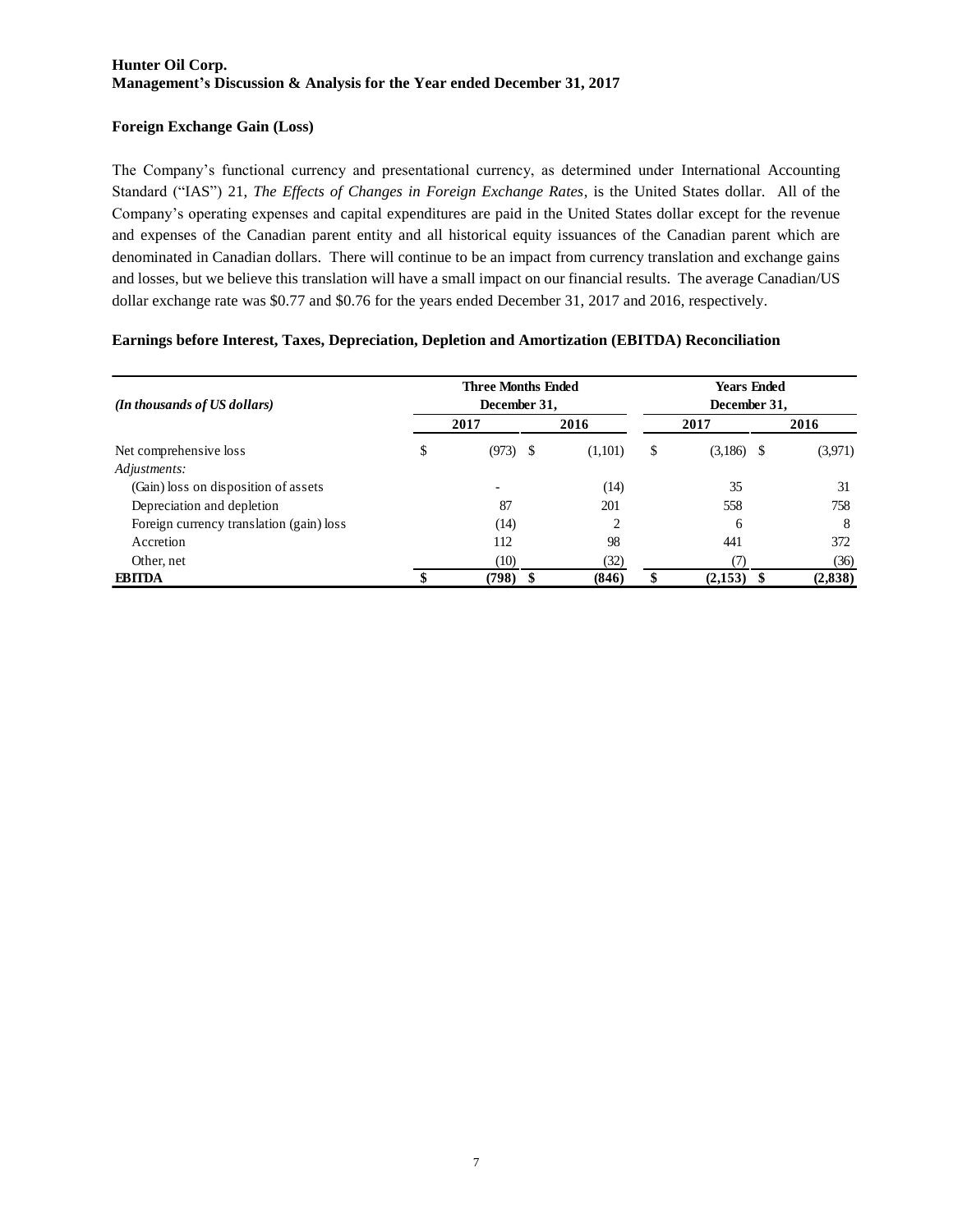#### **Operating Netback and Production**

The table below summarizes the operating netback for the comparable periods in the aggregate for the years ended December 31, 2017 and 2016.

#### **Operating Netback Per Gross Boe:**

|                                  |                    | <b>Three Months Ended</b> |              | <b>Years Ended</b> |              |    |         |  |  |  |
|----------------------------------|--------------------|---------------------------|--------------|--------------------|--------------|----|---------|--|--|--|
| $(In$ US dollars)                |                    | December 31,              |              |                    | December 31, |    |         |  |  |  |
|                                  |                    | 2017                      | 2016         |                    | 2017         |    | 2016    |  |  |  |
| Oil & Gas Sales Volumes          |                    |                           |              |                    |              |    |         |  |  |  |
| Oil equivalent                   | Boe's              | 7.056                     | 10.389       |                    | 33.818       |    | 37,112  |  |  |  |
| Average prices <sup>(1)</sup>    |                    |                           |              |                    |              |    |         |  |  |  |
| Oil equivalent                   | $\frac{\delta}{B}$ | \$<br>50.14               | \$<br>43.77  | \$                 | 45.49        | \$ | 38.10   |  |  |  |
| Less:                            |                    |                           |              |                    |              |    |         |  |  |  |
| Royalties, net $(2)$             | \$/Boe\$           | (10.41)                   | (9.38)       |                    | (9.51)       |    | (8.07)  |  |  |  |
| Production taxes                 | \$/Boe\$           | (3.25)                    | (3.27)       |                    | (2.95)       |    | (2.71)  |  |  |  |
| Production costs                 | \$/Boe\$           | (27.63)                   | (26.86)      |                    | (25.83)      |    | (23.20) |  |  |  |
| Workover expense                 | \$/Boe\$           | $\overline{\phantom{0}}$  | (10.41)      |                    | (1.01)       |    | (8.51)  |  |  |  |
| Operating Netback <sup>(3)</sup> | \$/Boe             | \$<br>8.85                | \$<br>(6.15) | \$                 | 6.19         | \$ | (4.39)  |  |  |  |

**(1)** Average prices are after deduction of transportation costs.

 $(2)$  Net of related production taxes.

**(3)** Operating netback equals crude oil and natural gas sales less royalties, operating costs and transportation costs calculated on a Boe basis. Operating netback does not have a standardized measure prescribed by IFRS and therefore may not be comparable with the calculations of similar measures for other companies.

Operating netback for the year ended December 31, 2017, increased \$10.58 per gross Boe (or 241.0%) to \$6.19 income per gross Boe, compared to a \$4.39 loss per gross Boe in 2016. The increase in income is principally due to higher average prices received for commodity sales coupled with deferral workover activity until the first quarter of 2018. For the same reasons, operating netbacks for the three months ended December 31, 2017, increased \$15.00 per gross Boe (or 243.9%) to \$8.85 income, compared to a \$6.15 loss per gross Boe realized in the same period in 2016.

### **LIQUIDITY AND CAPITAL RESOURCES**

As of December 31, 2017, the Company had unrestricted and restricted cash balances of \$0.1 million and \$2.3 million, respectively.

On May 13, 2016, the Company closed a private placement of 6,470,000 common shares of the Company at a price of C\$0.50 per share to raise gross proceeds of USD \$2.5 million. The private placement proceeds are recorded in equity instruments on the consolidated balance sheet.

In order to provide the necessary funds to develop its projects, the Company is considering all available sources of financing to develop its projects, including equity, bank and mezzanine debt, asset sales and joint venture arrangements. The Company expects that financing of drilling activities will require dilution of equity interests or higher cost debt financing and will require that the development of these fields command a high rate of return on investment. The Company will continue to focus on operations activities that further its objectives of positive operating cash flows and increasing production in one or more of its oil fields.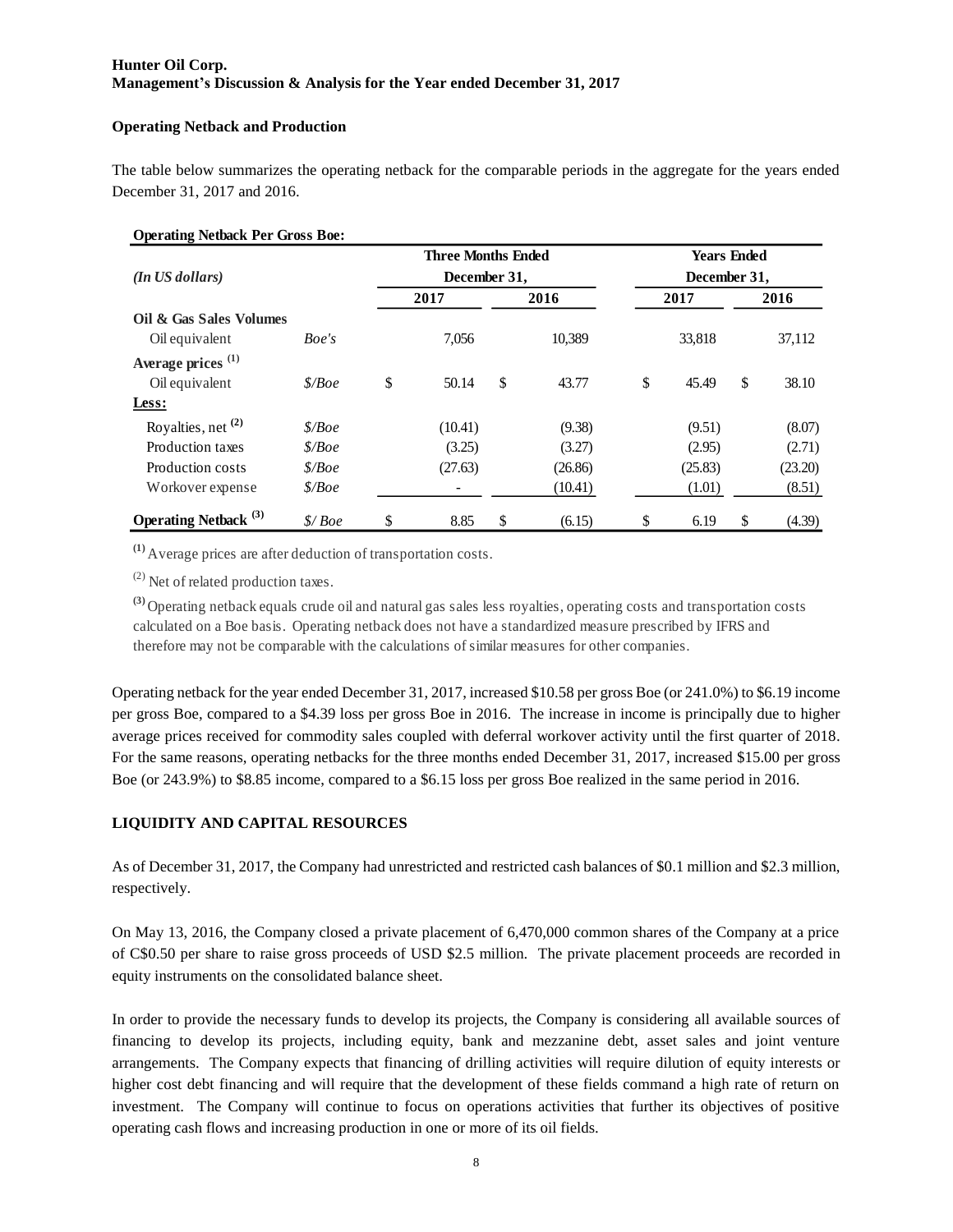While the 2017 consolidated financial statements are prepared on the basis that the Company will continue to operate as a going concern, which assumes that the Company will be able to realize its assets and discharge its liabilities in the normal course of business for the twelve-month period following the date of these consolidated financial statements, certain conditions and events cast significant doubt on the validity of this assumption. For the year-ended December 31, 2017, the Company had negative cash flows from operations of approximately \$0.8 million and, at December 31, 2017, an accumulated deficit of approximately \$113.8 million. The Company also expects to incur further losses during the future development of its business. The Company's ability to continue as a going concern is dependent upon its ability to generate profitable production and to obtain additional funding from loans or equity financings or through other arrangements. Although the Company has been successful in obtaining financing, there is no assurance that it will be able to obtain adequate financing in the future or that such financing will be on terms acceptable to the Company.

### **QUARTERLY RESULTS OF OPERATIONS AND SELECT FINANCIAL DATA**

#### **Summary of Quarterly Information:**

| (In thousands except per share amounts) | 2016 |              |  |             |  |              |  |         | 2017 |             |  |             |  |            |        |
|-----------------------------------------|------|--------------|--|-------------|--|--------------|--|---------|------|-------------|--|-------------|--|------------|--------|
|                                         |      | First        |  | Second      |  | <b>Third</b> |  | Fourth  |      | First       |  | Second      |  | Third      | Fourth |
| Revenues                                |      | 236          |  | 317         |  | 407          |  | 455     |      | 457         |  | 347         |  | 381        | 353    |
| Net comprehensive income (loss)         |      | $(1,033)$ \$ |  | $(690)$ \$  |  | $1.147$ ) \$ |  | (1.101) |      | $(945)$ \$  |  | $(663)$ \$  |  | $(605)$ \$ | (973)  |
| Per share - basic                       |      | $(0.65)$ \$  |  | $(0.12)$ \$ |  | $(0.20)$ \$  |  | (0.19)  |      | $(0.12)$ \$ |  | $(0.08)$ \$ |  | (0.07)     | (0.12) |
| Per share - diluted                     |      | $(0.65)$ \$  |  | (0.12)      |  | $(0.20)$ \$  |  | (0.19)  |      | $(0.12)$ \$ |  | $(0.08)$ \$ |  | (0.07)     | (0.12) |

### **Quarterly Revenue, Loss and Earnings Per Share:**

Revenue varies directly with the average price of oil received and production volumes achieved. The following table summarizes the average received prices and gross production for the three-month periods indicated:

| ---------              |  |              |  |        |    |        |      |        |       |       |        |       |       |       |               |       |  |
|------------------------|--|--------------|--|--------|----|--------|------|--------|-------|-------|--------|-------|-------|-------|---------------|-------|--|
|                        |  | 2016         |  |        |    |        |      |        |       |       | 2017   |       |       |       |               |       |  |
|                        |  | <b>First</b> |  | Second |    | Third  |      | Fourth | First |       | Second |       | Third |       | <b>Fourth</b> |       |  |
|                        |  |              |  |        |    |        |      |        |       |       |        |       |       |       |               |       |  |
| Average price received |  | 28.19        |  | 39.96  | -S | 39.58  | - \$ | 43.77  |       | 46.19 | S      | 43.02 |       | 43.24 |               | 50.14 |  |
| Sales volume           |  | 8.378        |  | 8,036  |    | 10.309 |      | 10,389 |       | 9,893 |        | 8.060 |       | 8,809 |               | 7,056 |  |

#### **Quarterly Average Prices Received and Sales Volumes:**

The quarterly table reflects operational activity arising from planned and unplanned activities, such as regulatory requirements, changes in prices, availability of oil field services and/or weather-related downtime, thereby affecting the level of workover and maintenance activity in each of the oilfields.

The decrease in crude oil sales during the fourth quarter of 2017 was due to the loss of production of multiple wells that went offline during the period. Crude oil sales volume increased in the third quarter of 2017 due to a reduction in crude storage that was partially offset by a decrease in crude production. Crude oil sales volume decreased in the first and second quarters of 2017 principally due to the loss of production of a few wells that went offline during the periods coupled with an increase in crude storage. The increase in crude oil sales in the fourth quarter of 2016 was due to the activity of eight wells acquired during 2016 that were brought online coupled with the reactivation of wells in both the Milnesand and the Chaveroo fields. The increase in crude oil sales volume in the third quarter of 2016 was due to the reactivation of wells in both the Milnesand and the Chaveroo fields. Crude oil sales volume decreased in the second quarter of 2016 principally due to an increase in crude storage.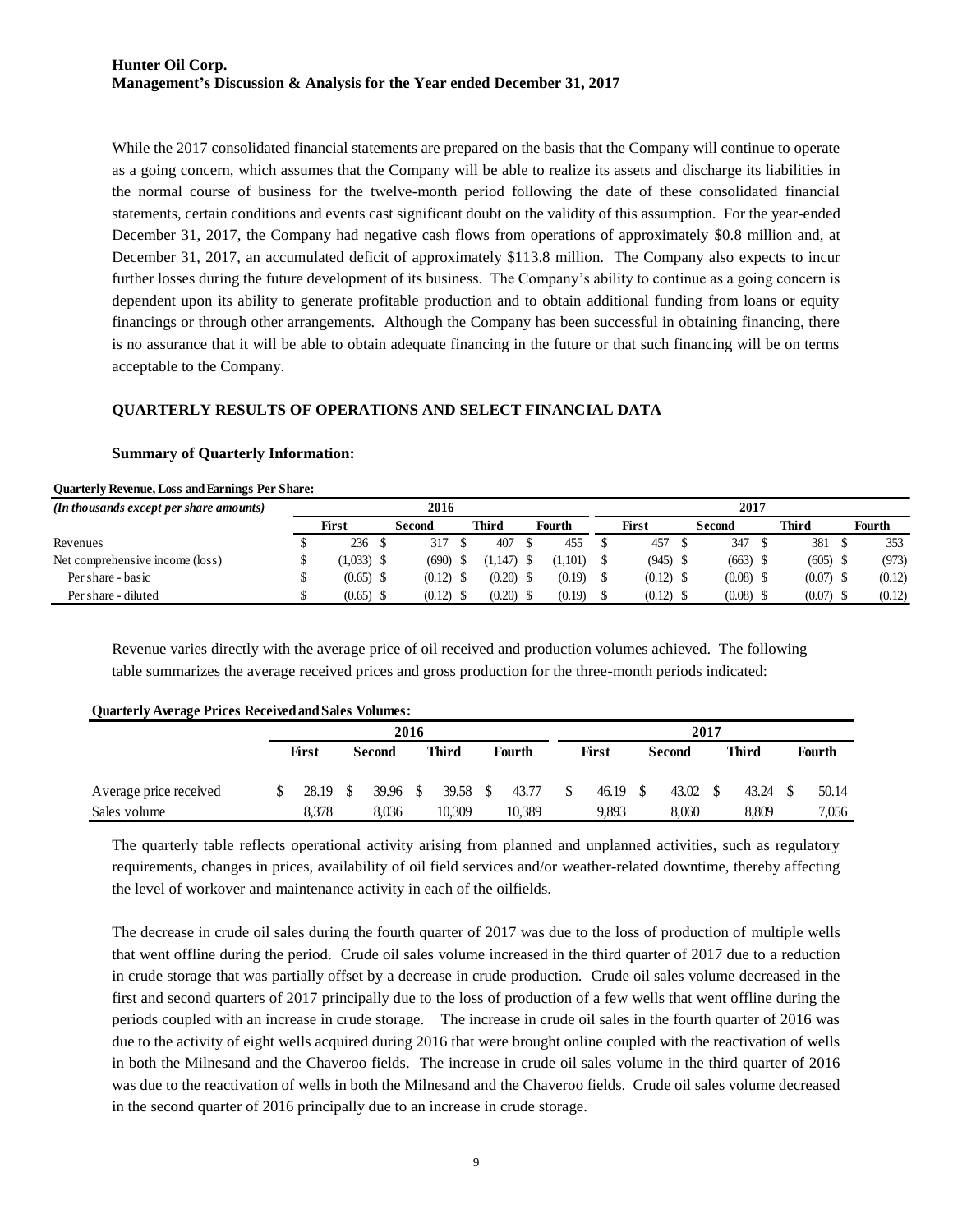The decrease in revenue during the fourth quarter of 2017 was due to the loss of production of multiple wells that went offline during the period. Revenue increased in the third quarter of 2017 due to both higher sales volumes and higher oil prices. Revenue decreased in the second quarter of 2017 due to both the lost production of wells going offline and lower oil prices. The decrease in revenue in the first quarter of 2017 was due to the lost production of wells going offline during the period. The increase in revenue in the fourth quarter of 2016 was due to both higher sales volumes and higher oil prices. Revenue increased in the third quarter of 2016 due to higher sales volumes. Revenue increased in the second quarter of 2016 due to higher commodity prices received from oil sales.

#### **Selected Annual Information**

The following information is presented from annual information in the Company's audited financial statements for the periods indicated and prepared on the basis of the accounting principles effective for such period, as indicated:

| <b>Three Year Select Financial Data:</b>     |                                        |         |    |         |    |         |  |  |  |  |  |
|----------------------------------------------|----------------------------------------|---------|----|---------|----|---------|--|--|--|--|--|
| (In thousands except per share amounts)      | Year Ended December 31, <sup>(1)</sup> |         |    |         |    |         |  |  |  |  |  |
|                                              |                                        | 2017    |    | 2016    |    | 2015    |  |  |  |  |  |
| Revenues                                     | -\$                                    | 1,538   | \$ | 1,415   |    | 1,358   |  |  |  |  |  |
| Net comprehensive loss                       | - \$                                   | (3,186) | \$ | (3,971) |    | (5,178) |  |  |  |  |  |
| Net loss per common share $(2)$              | -\$                                    | (0.39)  | \$ | (0.70)  |    | (3.23)  |  |  |  |  |  |
| Loss per share basic and fully diluted $(2)$ | -\$                                    | (0.39)  | \$ | (0.70)  | -S | (3.23)  |  |  |  |  |  |
| Total assets                                 | -\$                                    | 36,338  | \$ | 43,542  |    | 46,572  |  |  |  |  |  |
| Total non-current financial liabilities      | \$                                     | 12,751  | \$ | 17,240  | S  | 18,977  |  |  |  |  |  |

**(1)** The selected annual information was prepared in accordance with IFRS. Amounts are denominated in US dollars, which the Company determined under International Accounting Standard (IAS) 21 is its functional currency.

 $^{(2)}$  Effective January 21, 2015, the Company implemented a share consolidation on the basis of one new common share for every ten pre-consolidation shares. Effective September 9, 2016, the Company implemented a further share consolidation on the basis of one new common share for every ten pre-consolidation shares as of September 9, 2016. Accordingly, all references to the outstanding common shares and the common share options of the Company in these financial statements have been restated to give effect to the two consolidations as if the number of shares or options were effective for all periods presented.

Revenues increased in 2017 due to higher oil prices. Revenues increased in 2016 due to increased production from both reactivated wells in the Milnesand and Chaveroo fields and new wells acquired during the year as well as higher oil prices. Losses in 2015 were principally due to the lost production from the sale of the Crossroads field (37,915 gross Boe's sold in the prior year) coupled with the decrease in the average price received for crude oil sales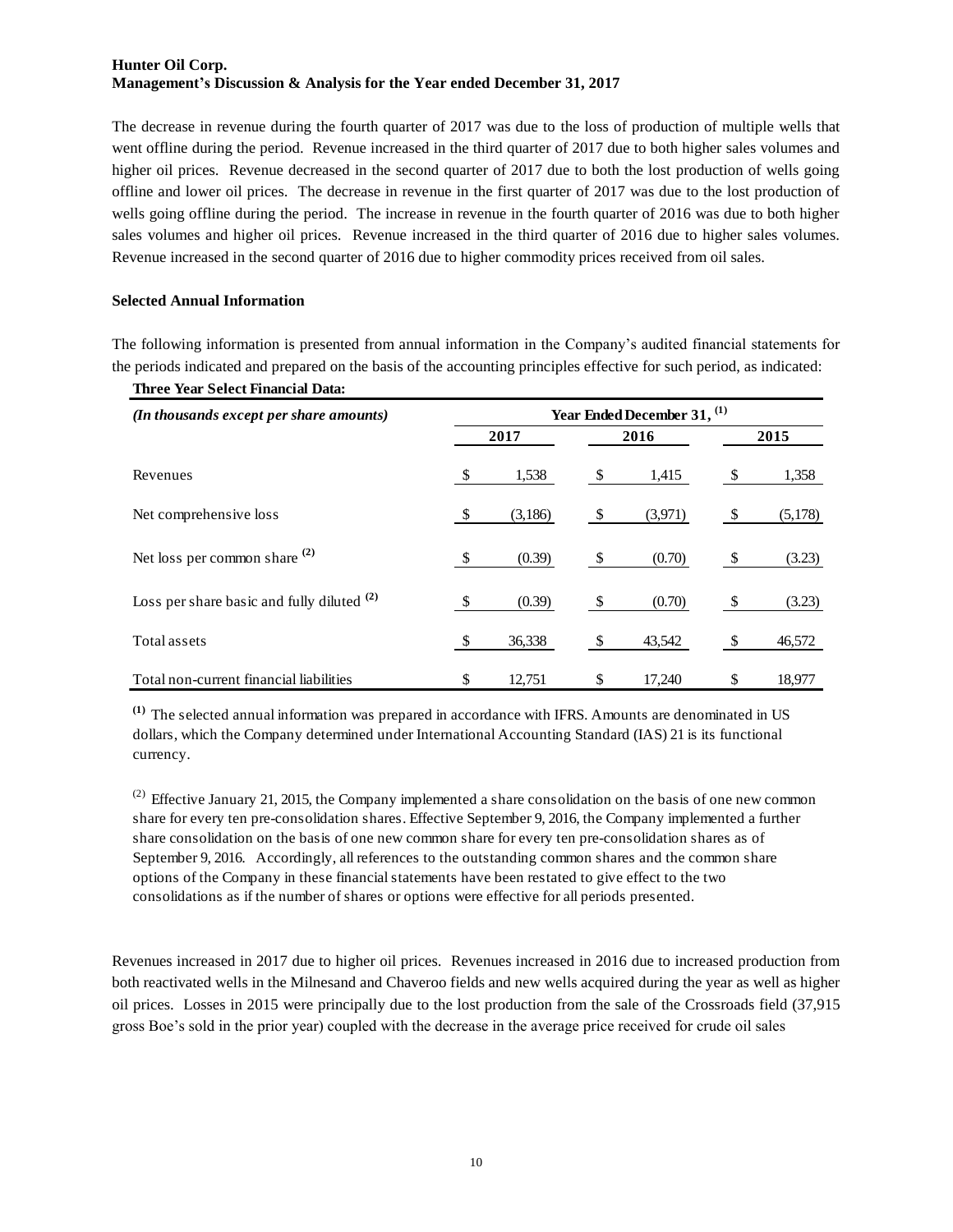#### **Equity Placements**

On May 13, 2016, the Company closed a private placement of 6,470,000 common shares of the Company at a price of C \$0.50 per share to raise gross proceeds of USD \$2.5 million (see "Liquidity and Capital Resources" above).

During 2016, the Company received \$1.75 million in private placement funds, and, at December 31, 2016, \$0.5 million in gross proceeds held in escrow were recorded in subscriptions receivable. The Company also incurred offering costs of \$0.04 million related to the private placement. During 2017, the private placement funds recorded in subscriptions receivable were released from escrow and made available to the Company, and, at December 31, 2017, the private placement proceeds are recorded in equity instruments in the consolidated balance sheet.

#### **Share Consolidation**

Effective September 9, 2016, the Company implemented a share consolidation on the basis of one new common share for every ten pre-consolidation shares on record as of September 9, 2016. Accordingly, all references to the outstanding common shares and the common share options of the Company have been restated to give effect to the consolidation as if the number of shares or options were effective for all periods presented (see the Company's consolidated financial statements for the year ended December 31, 2017, Note 14 – *Equity Instruments*).

#### **Regulatory Compliance in New Mexico**

The Company's operating subsidiaries, primarily Ridgeway Arizona Oil Corp. ("Ridgeway") and EOR Operating Company, conduct their operations under the oversight of multiple federal and state agencies. The Company's Chaveroo field is operated by Ridgeway, which is both the federal and State of New Mexico operator of record. The Company's other principal oil field, Milnesand, is operated by EOR Operating Company, which is both the federal and State of New Mexico operator of record.

#### **Cease Trade Order**

On May 5, 2017, as a result of delinquent filing of its consolidated financial statements, the Company was issued a Cease Trade Order by its principal regulator, the British Columbia Securities Commission (see the Company's press release dated May 8, 2017). The consolidated annual financial statements have now been filed and the Cease Trade Order was revoked on November 10, 2017. Trading on the TSX-V resumed on November 16, 2017.

### **DISCLOSURE OF CONTROLS, PROCEDURES AND INTERNAL CONTROLS OVER FINANCIAL REPORTING**

As a TSX Venture Exchange issuer, the Company's officers are not required to certify the design and evaluation of operating effectiveness of the Company's disclosure controls and procedures ("DC&P") or its internal controls over financial reporting ("ICFR"). The Company maintains DC&P designed controls to ensure that information required to be disclosed in reports filed or submitted is accumulated and communicated to management, including the Chief Executive Officer and the Chief Financial Officer, as appropriate, to allow timely decisions regarding required disclosure. In addition, the Chief Executive Officer and the Chief Financial Officer have designed controls over financial reporting to provide reasonable assurance regarding the reliability of financial reporting and the preparation of consolidated financial statements for external purposes in accordance with generally accepted accounting principles. Due to its size, the small number of employees, the scope of its current operations and its limited liquidity and capital resources, there are inherent limitations on the Company's ability to design and implement on a costeffective basis the DC&P and ICFR procedures, the effect of which may result in additional risks related to the quality, reliability, transparency and timeliness of its interim filings and other reports. There have been no changes in ICFR during the year ended December 31, 2017.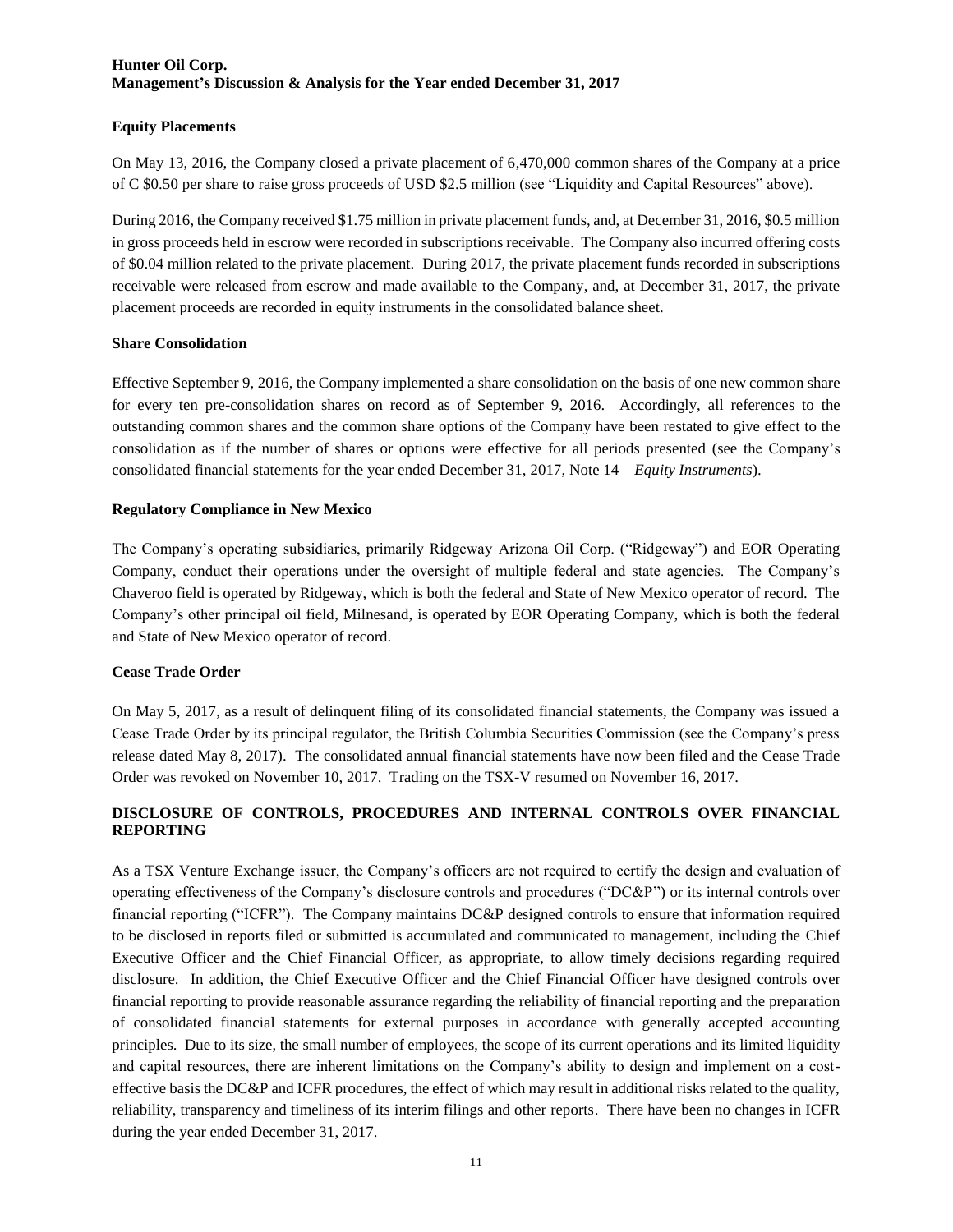#### **OFF-BALANCE SHEET ARRANGEMENTS**

The Company does not have any special purpose entities nor is it party to any arrangements that would be excluded from the consolidated balance sheet.

### **RELATED PARTY TRANSACTIONS**

Pursuant to a management services agreement (the "Agreement") with Century Capital Management Ltd. ("Century"), a company controlled by the Company's Chief Executive Officer, the Company incurred approximately \$0.24 million and \$0.36 million in management fees, office rent and office expenses during the years ended December 31, 2017 and 2016, respectively. The services under the Agreement are provided at \$0.24 million per year, payable monthly.

Century may terminate the Agreement at any time by providing no less than 30 days' notice to the Company. If the Agreement is terminated without cause, the Company is required to pay to Century a lump sum equal to the greater of (a) \$0.36 million plus \$0.03 million for each full year of service, and (b) \$0.72 million. Should the Company be subject to a change in control and the CEO terminated without cause or a reduction in position results within 2 years therefrom, the Company must pay to Century \$0.60 million, unless the termination follows a change in control which involves a sale of securities or assets of the Company with which Century or the CEO is involved as a purchaser.

### **CRITICAL ACCOUNTING ESTIMATES**

Estimates and underlying assumptions are reviewed on an ongoing basis and involve significant estimation uncertainty which have a significant risk of causing adjustments to the carrying amounts of assets and liabilities. Revisions to accounting estimates are recognized in the year in which the estimates are reviewed and for any future years affected. Significant judgments, estimates and assumptions made by management in the consolidated financial statements are outlined below:

*Deferred income tax assets:* Assessing the recoverability of deferred income tax assets requires significant estimates related to expectations of future taxable income based on forecasted cash flows from operations as well as interpretations and judgements on uncertain tax positions of applicable tax laws. Such judgements include determining the likelihood of tax positions being successfully challenged by tax authorities based on information from relevant tax interpretations and tax laws. To the extent such interpretations are challenged by the tax authorities or future cash flows and taxable income differ significantly from estimates, the ability to realize deferred tax assets recorded at the balance sheet date may be compromised. Refer to note 13 in the Company's consolidated financial statements for the year ended December 31, 2017, for further details.

*Financial instruments:* The estimated fair values of financial assets and liabilities, by their very nature, are subject to measurement uncertainty due to their exposure to credit, liquidity and market risks. Furthermore, the Company may use derivative instruments to manage oil and gas commodity prices. The fair value of these derivatives is determined using valuation models which require assumptions concerning the amount and timing of future cash flows and discount rates. Management's assumptions rely on external observable market data, including quoted commodity prices and volatility. The resulting fair value estimates may not be indicative of the amounts realized or settled in current market transactions and, as such, are subject to measurement uncertainty.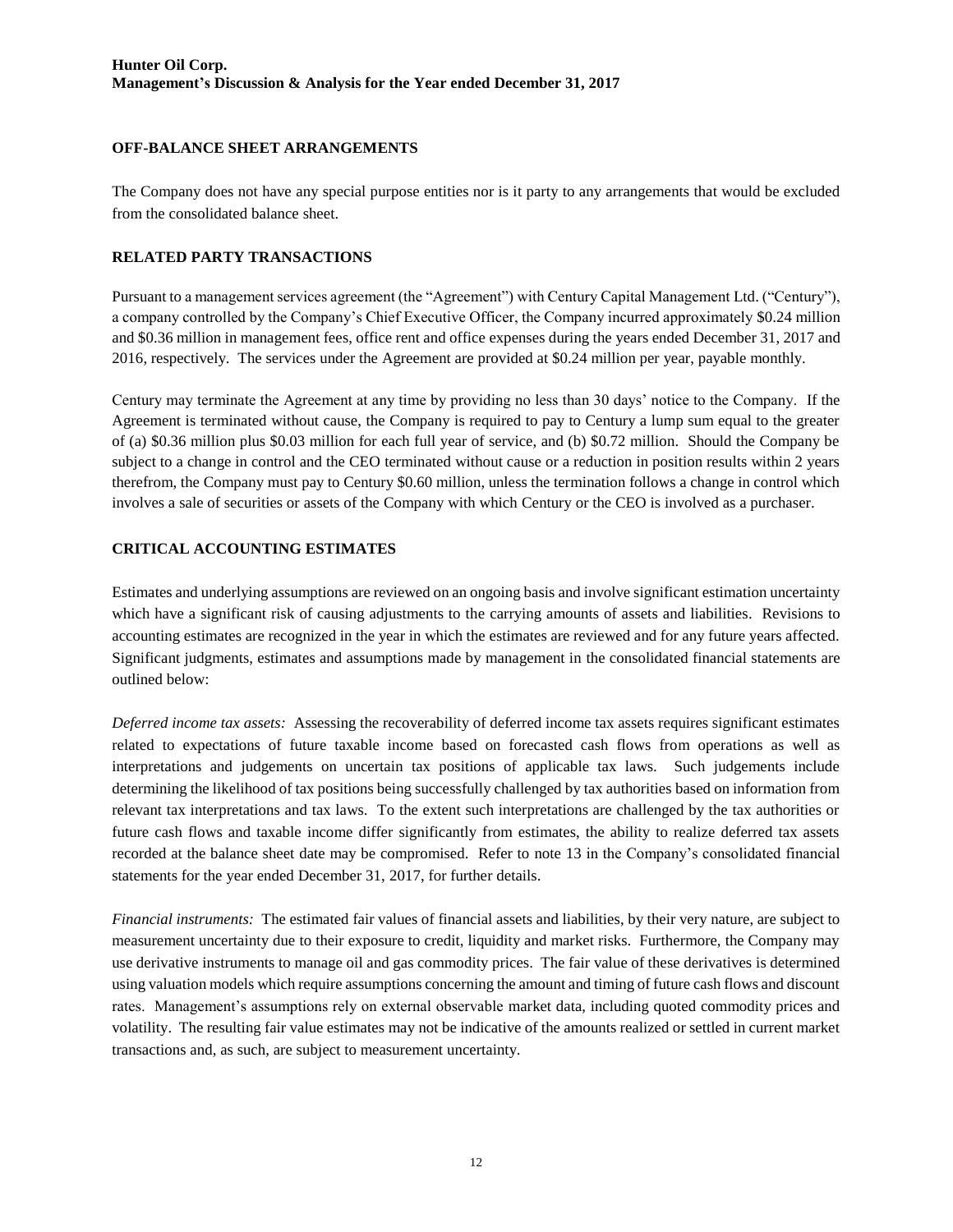*Oil and natural gas reserves:* Certain depletion, depreciation, impairment and asset retirement obligation charges are measured based on the Company's estimate of proved and probable oil and gas reserves and resources. The estimation of proved and probable reserves and resources is an inherently complex process and involves the exercise of professional judgment. Oil and natural gas reserves have been evaluated at December 31, 2017, and December 31, 2016, by independent petroleum engineers in accordance with National Instruments 51-101 *Standards of Disclosure for Oil and Gas Activities.*

Oil and natural gas reserve estimates are based on a range of geological, technical and economic factors, including projected future rates of production, estimated commodity prices, engineering data, and the timing and amount of future expenditures, all of which are subject to uncertainty. Assumptions reflect market and regulatory conditions existing at the reporting date, which could differ significantly from other points in time throughout the year, or future periods. Changes in market and regulatory conditions and assumptions can materially impact the estimation of net reserves and resources.

*Impairment of assets:* The Company evaluates its assets for possible impairment at the CGU level. The determination of CGUs requires judgement in defining the smallest grouping of integrated assets that generate identifiable cash inflows that are largely independent of the cash inflows of other assets or groups of assets. The allocation of assets into CGUs has been determined based on similar geological structure, shared infrastructure, geographical proximity, commodity type, the existence of active markets, similar exposure to market risks, and the way in which management monitors the operations.

The recoverable amounts of CGUs and individual assets have been determined based on the higher of fair value less costs of disposal model and value in-use model. The key assumptions the Company uses in estimating future cash flows for recoverable amounts are: anticipated future commodity prices, expected production volumes, future operating and development costs, estimates of inflation on costs and expenditures, expected income taxes and discount rates. In addition, the Company considers the current environmental, social and governance issues affecting its property interests and operations, including the current legislative and regulatory activity affecting the permitting and approval of its projects and operations. Changes to these assumptions will affect the estimated recoverable amounts attributed to a CGU or individual assets and may then require a material adjustment to their related carrying value.

The decision to transfer exploration and evaluation assets to property and equipment is based on management's determination of a property's technical feasibility and commercial viability based on proved and probable reserves as well as related future cash flows.

Judgements are required to assess when impairment indicators exist and impairment testing is required. In determining the recoverable amount of assets, in the absence of quoted market prices, impairment tests are based on estimates of reserves, production rates, future oil and natural gas prices, future costs, discount rates, market value of land and other relevant assumptions.

The application of the Company's accounting policy for exploration and evaluation assets requires management to make certain judgements as to future events and circumstances as to whether economic quantities of reserves will be found to assess if technical feasibility and commercial viability has been achieved.

Judgements are made by management to determine the likelihood of whether deferred income tax assets at the end of the reporting period will be realized from future taxable earnings.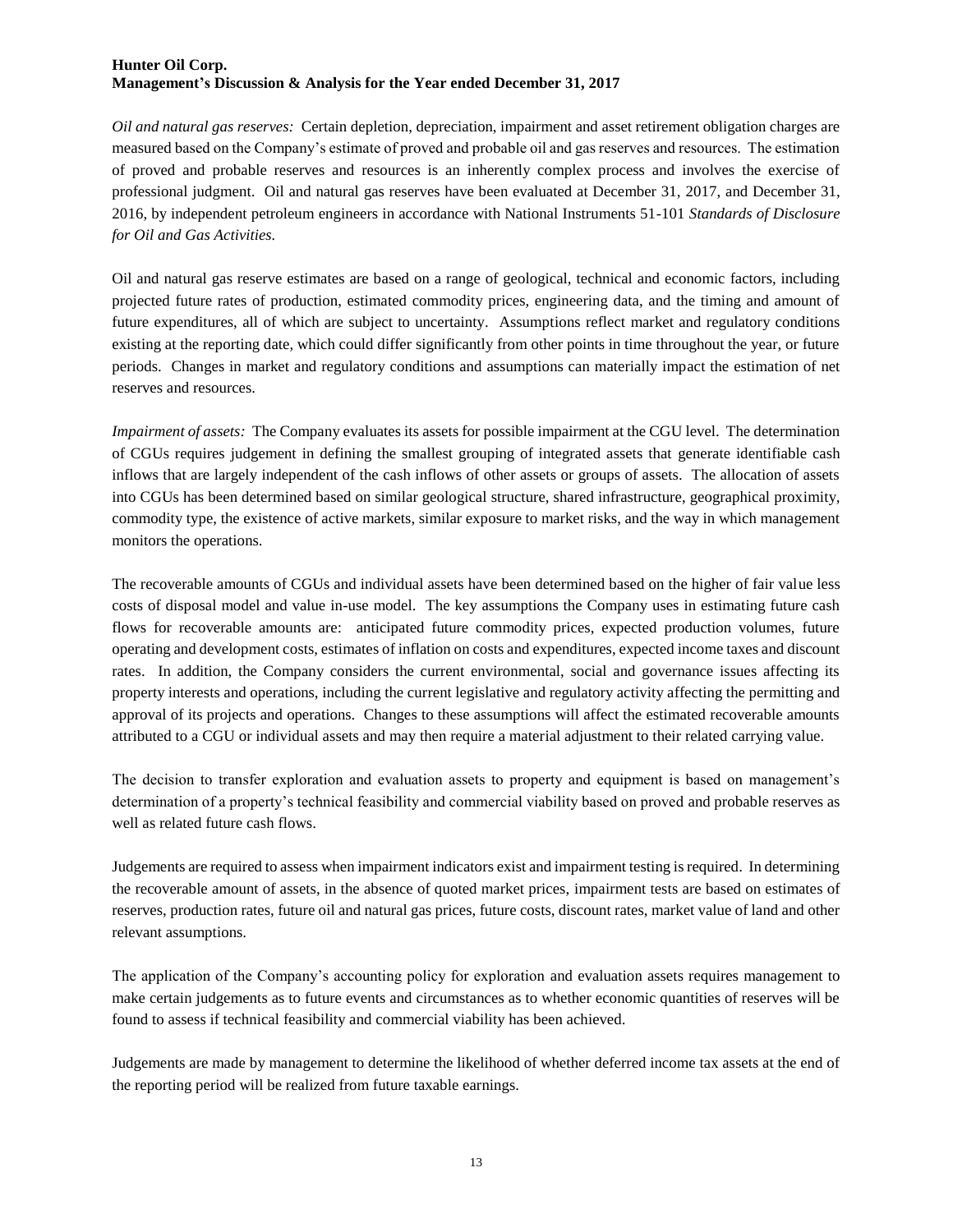*Asset retirement obligations:* The Company estimates and recognizes liabilities for future asset retirement obligations and restoration of exploration and evaluation assets, and for oil and gas development and producing assets. These provisions are based on estimated costs, which take into account the anticipated method and extent of restoration, technological advances and the possible future use of the asset. Actual costs are uncertain and estimates can vary as a result of changes to relevant laws and regulations, the emergence of new restoration techniques, operating experience and prices. The expected timing of future retirement and restoration may change due to these factors, as well as affect the estimates of reserve life. Changes to assumptions related to future expected costs, discount rates and timing may have a material impact on the amounts presented. The Company has chosen to use a risk-free rate for discounting asset retirement obligations.

#### **FUTURE ACCOUNTING PRONOUNCEMENTS**

The following new standards and amendments to standards and interpretations are effective for annual periods beginning after January 1, 2018 and have not been applied in preparing these financial statements.

#### *IFRS 9: Financial Instruments*

The complete version of *IFRS 9* was issued in July 2014. It replaced guidance in *IAS 39* that relates to the classification and measurement of financial instruments. *IFRS 9* retains but simplifies the mixed measurement model and establishes three primary measurement categories for financial assets: amortized cost, fair value through other comprehensive income (OCI) and fair value through profit and loss (P&L). The basis of classification depends on the entity's business model and the contractual cash flow characteristics of the financial asset. Investments in equity instruments are required to be measured at fair value through profit or loss with the irrevocable option at inception to present changes in fair value in OCI not recycling. There is now a new expected credit losses model that replaces the incurred loss impairment model used in *IAS 39*. For financial liabilities, there were no changes to classification and measurement except for the recognition of changes in own credit risk in other comprehensive income, for liabilities designated at fair value through profit or loss. *IFRS 9* relaxes the requirements for hedge effectiveness by replacing the bright line hedge effectiveness tests. It requires an economic relationship between the hedged item and hedging instrument and for the "hedged ratio" to be the same as the one management actually uses for risk management purposes. Contemporaneous documentation is still required but is different to that currently prepared under *IAS 39.* The standard is effective for accounting periods beginning on or after January 1, 2018. Early adoption is permitted. The Company has not fully assessed the impact of *IFRS 9* on the financial statements but does not expect the impact to be significant.

#### *IFRS 15: Revenue from Contracts with Customers*

*IFRS 15* deals with revenue recognition and establishes principles for reporting useful information to users of financial statements about the nature, amount, timing and uncertainty of revenue and cash flows arising from an entity's contracts with customers. Revenue is recognized when a customer obtains control of a good or service and thus has the ability to direct the use and obtain the benefits from the good or service. In accordance with *IFRS 15*, the Company recognizes revenue when it satisfies a performance obligation (when control of the commodities is transferred to the purchaser). The standard replaces *IAS 18 Revenue* and *IAS 11 Construction Contracts* and related interpretations. The standard is effective for annual periods beginning on or after January 1, 2018 and earlier application is permitted. The Company has not fully assessed the impact of *IFRS 15* on the financial statements but does not expect the impact to be significant.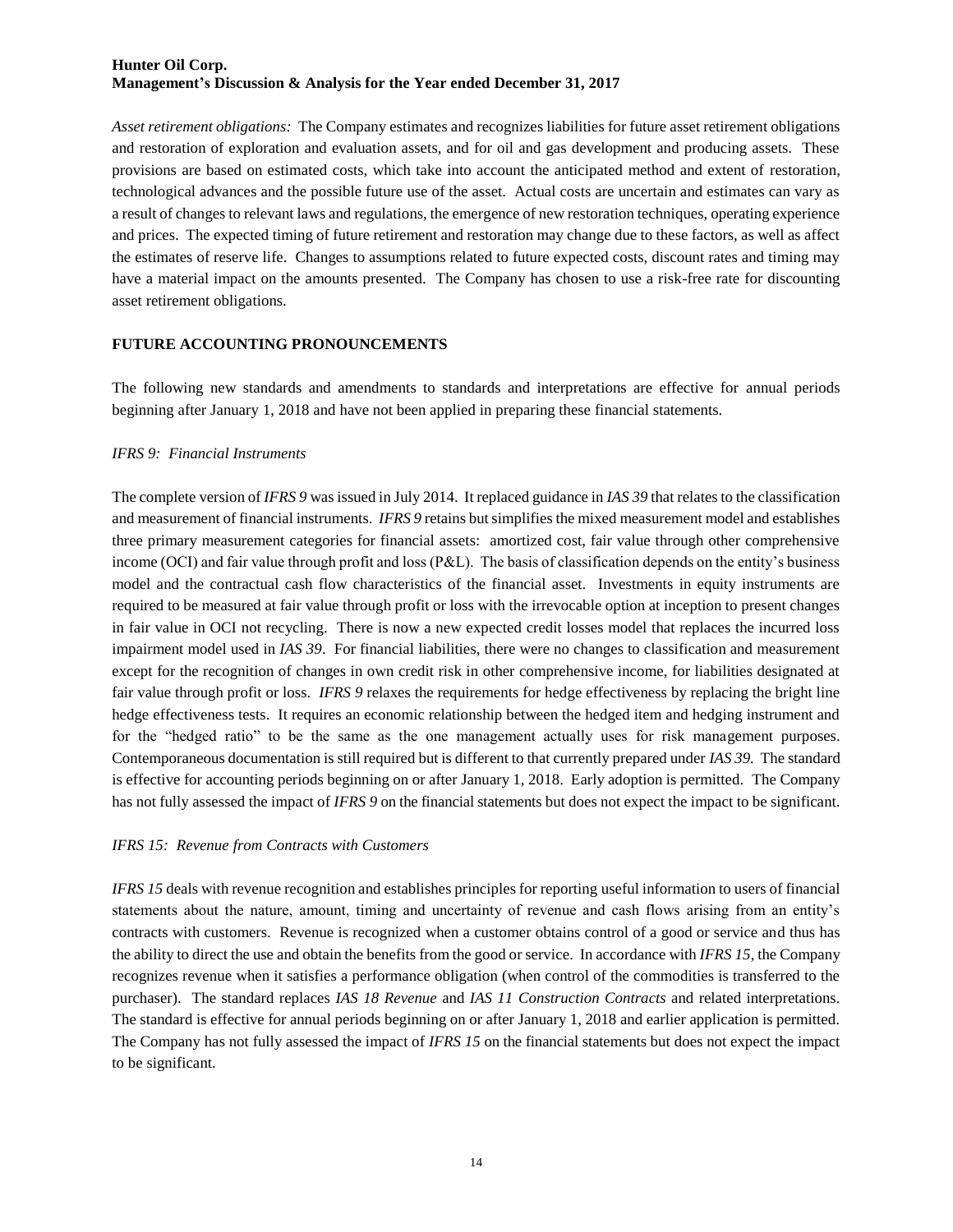#### *IFRS 16: Leases*

This new standard replaces *IAS 17 Leases* and the related interpretative guidance. *IFRS 16* applies a control model to the identification of leases, distinguishing between a lease and a service contract on the basis of whether the customer controls the asset being leased. For those assets determined to meet the definition of a lease, *IFRS 16* introduces significant changes to the accounting by lessees, introducing a single, on-balance sheet accounting model that is similar to current finance lease accounting, with limited exceptions for short-term leases or leases of low value assets. Lessor accounting is not substantially changed. The standard is effective for annual periods beginning on or after January 1, 2019, with early adoption permitted for entities that have adopted *IFRS 15*. The Company has not fully assessed the impact of *IFRS 16* on the financial statements but does not expect the impact to be significant.

There are no other IFRS or IFRIC interpretations that are not yet effective that would be expected to have a material impact on the Company.

### **POTENTIAL RISKS AND UNCERTAINTIES**

The resource industry is highly competitive and, in addition, exposes the Company to a number of risks. Resource exploration and development involves a high degree of risk, which even a combination of experience, knowledge and careful evaluation may not be able to overcome. It is also highly capital intensive and the ability to complete a development project may be dependent on the Company's ability to raise additional capital. In certain cases, this may be achieved only through joint ventures or other relationships, which would reduce the Company's ownership interest in the project. There is no assurance that development operations will prove successful.

**Risks Associated with Financial Assets and Liabilities** – The Company is exposed to financial risks arising from its financial assets and liabilities. Financial risks include market risks (such as commodity prices, foreign exchange and interest rates), credit risk and liquidity risk. The future cash flows of financial assets or liabilities may fluctuate due to movements in market prices and the exposure to credit and liquidity risks. Disclosures relating to exposure risk are provided in detail below

#### **Credit Risk**

Credit risk is the risk of an unexpected loss if a customer or counterparty to a financial instrument fails to meet its contractual obligations. The Company's financial instruments exposed to concentrations of credit risk are primarily cash and cash equivalents, including restricted cash and accounts receivable

The Company's receivables mainly consist of amounts due from sales of its crude oil production. The credit quality of financial assets that are neither past due nor impaired can be assessed by reference to external credit ratings (if available) or to historical information about counterparty default rates.

With respect to its crude oil production receivables, the Company is the operator of all its property interests and owns the significant majority of the working interest in producing and non-producing properties.

Receivables related to the sale of crude oil production are with a major reputable marketer and proceeds are collected within approximately 25 days following the month of delivery.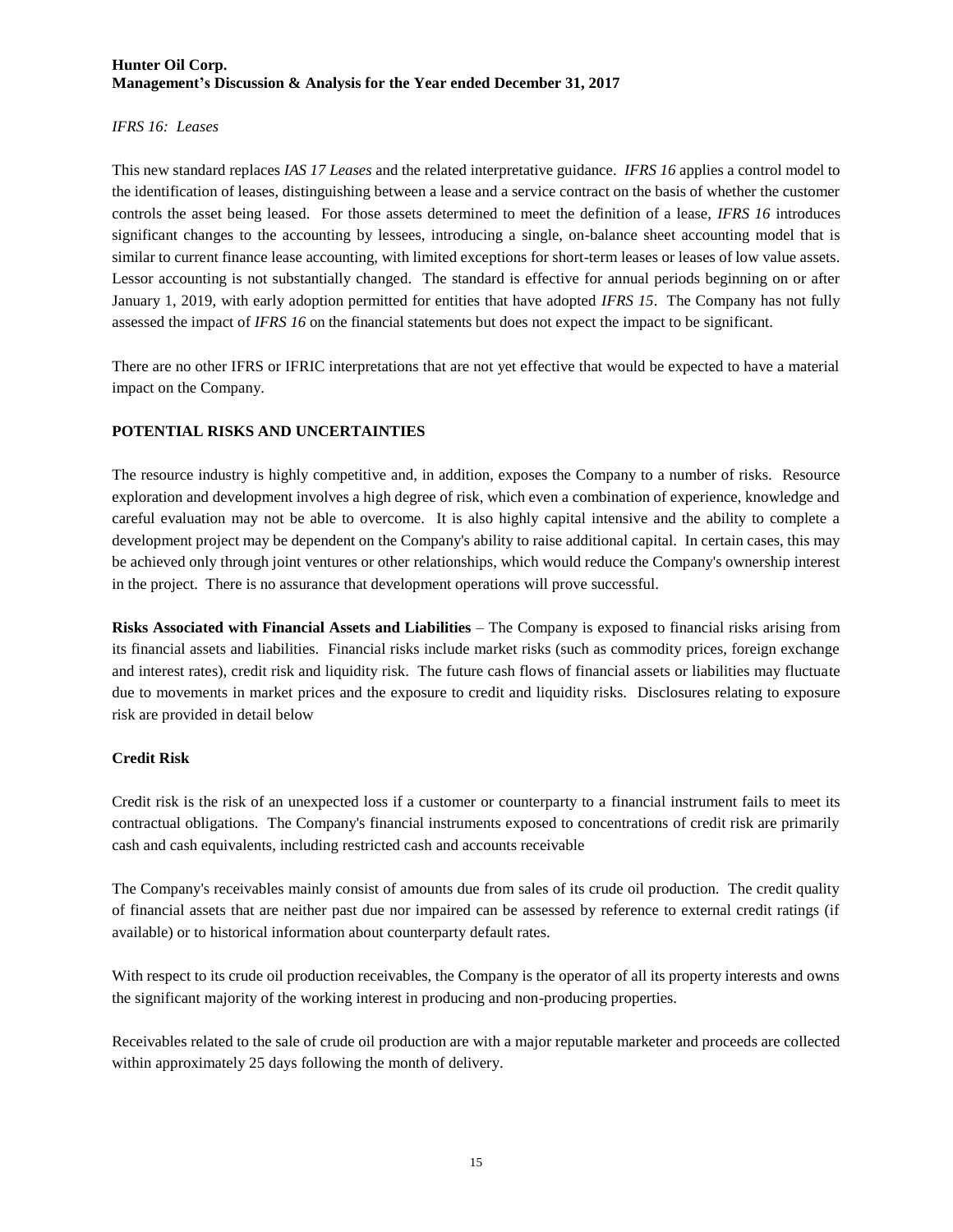#### **Liquidity Risk**

Liquidity risk is the risk that the Company will not be able to meet its financial obligations as they fall due. As described in Note 2 of the consolidated financial statements, management of the Company has assessed that there may be significant doubt regarding the Company's ability to continue as a going concern. The Company's approach to managing liquidity risk is to ensure, as far as possible, that it will always have sufficient liquidity to meet liabilities when due. At December 31, 2017, the Company had cash of \$0.1 million, excluding restricted cash of \$2.3 million. The Company is dependent on raising funds by borrowings, equity issues or asset sales to finance its ongoing operations, capital expenditures and acquisitions. The contractual maturity of the majority of accounts payable is within three months or less. The Company has historically financed its expenditures and working capital requirements through the sale of common stock or, on occasion, through the issuance of short-term debt.

#### **Foreign Exchange Risk**

Substantially all of the Company's assets and expenditures are either denominated in or made with US dollars. As a result, the Company has very limited exposure to foreign exchange risk in relation to existing commitments or assets denominated in a foreign currency. The Company has chosen not to enter into any foreign exchange contracts since its Canadian dollar working capital balances are not significant to the consolidated entity.

### **Additional Financing**

To the extent that external sources of capital, including the issuance of additional common shares, become limited or unavailable, the Company's ability to make necessary capital investments to maintain or expand its oil and gas exploration and development activities will be impaired.

### **Commodity Price Risk**

The Company is exposed to fluctuations in the world commodity prices for its products with a corresponding impact to cash flow. Reduced cash flow may result in lower levels of capital being available for field activity, thus compromising the Company's capacity to grow production while at the same time replacing continuous production declines from existing properties. When the Company forecasts increased debt levels due to capital expenditures exceeding cash flow, it may enter into oil and natural gas hedging contracts in order to provide stability of future cash flow. The Company engages in derivative financial instruments solely to manage its commodity price risk exposure relative to its actual commodity production and not for speculative purposes. The Company has no derivative contracts in place at December 31, 2017.

#### **Exploration, Drilling and Operational Risks**

The business of exploration for and production of oil, gas and other resources involves a high degree of risk. In particular, the operations of the Company may be disrupted, curtailed or cancelled by a variety of risks and hazards which are beyond the control of the Company, including environmental hazards, industrial accidents, occupational and health hazards, technical failures, labor disputes, unusual or unexpected rock formations, flooding and extended interruptions due to inclement or hazardous weather conditions, mechanical difficulties, shortage or delays in the delivery of rigs and/or other equipment, compliance with governmental requirements, explosions and other accidents. These risks and hazards could also result in damage to, or destruction of, production facilities, personal injury, environmental damage, business interruptions, monetary losses and possible legal liability.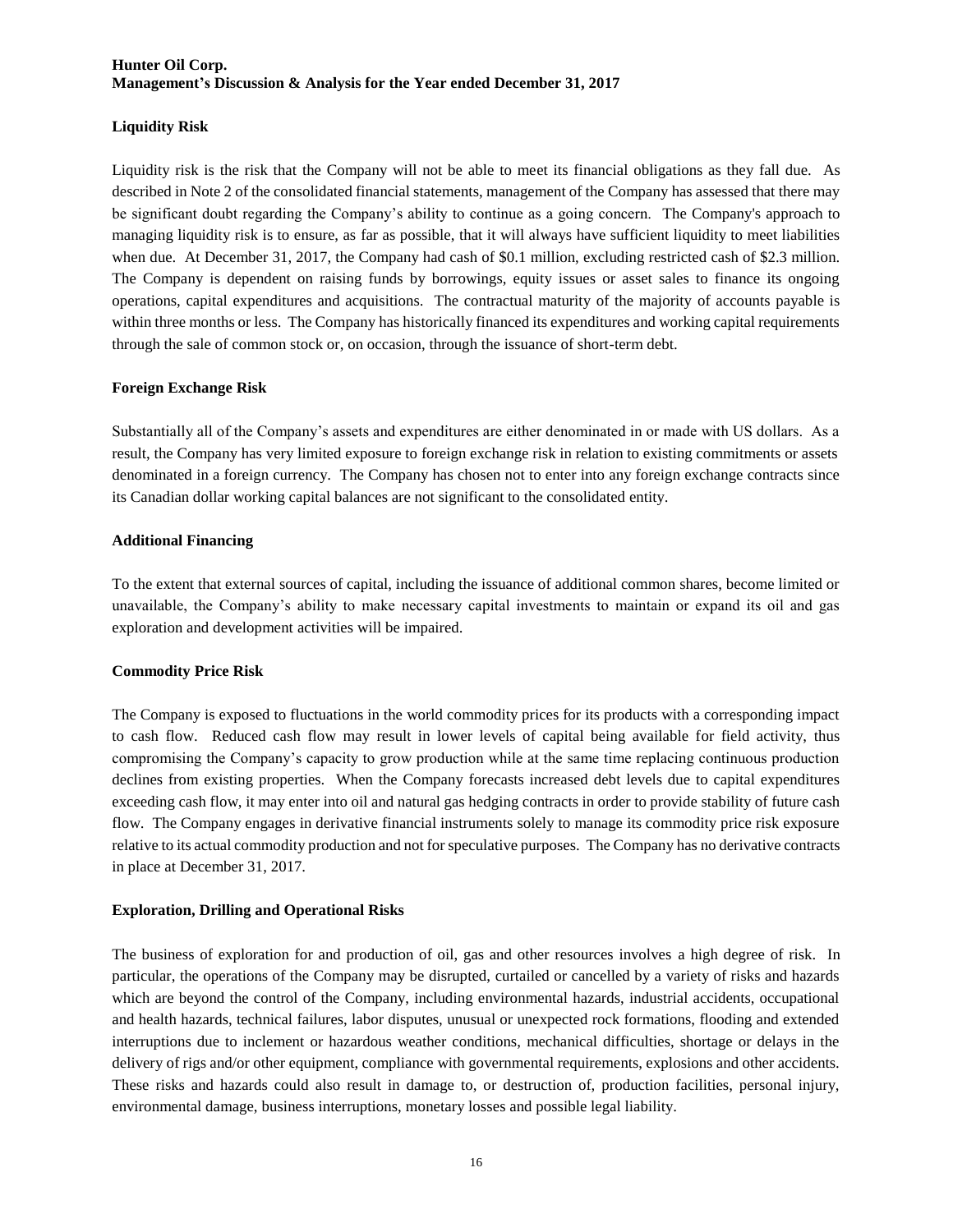#### **Political Risks**

The Company's principal licenses are located in New Mexico, USA. Future operations may be affected in varying degrees by government regulations with respect to, but not limited to, restrictions on production, price controls, export controls, currency remittance, income taxes, foreign investment, maintenance of licenses, environmental legislation, land use, land claims of local people, water use and well safety.

Failure to comply strictly with applicable laws, regulations and local practices relating to exploration and evaluation assets could result in loss, reduction or expropriation of entitlements. The occurrence of these various factors and uncertainties cannot be accurately predicted and could have an adverse effect on the Company's consolidated results of operations and financial condition.

#### **Dependence on Key Personnel**

The Company has a small management team and the loss of a key individual or the inability to attract suitably qualified personnel in the future could materially and adversely affect the Company's business.

#### **Environmental Regulation**

The oil and gas industry is subject to environmental regulation. A breach of such legislation may result in the imposition of fines or issuance of clean up orders in respect of the Company or its properties. Such legislation may be changed to impose higher standards and potentially costlier obligations. The Company endeavors to operate in such a manner to ensure it conforms to the standards and government regulations required for each jurisdiction in which it operates.

#### **Foreign Investments**

The Company expects that its oil and gas exploration activities will take place principally outside of Canada for the foreseeable future. As such, the Company's operations are subject to a number of risks over which it has no control. These risks may include risks related to economic, social or political instability or change, terrorism, hyperinflation, currency non-convertibility or instability, changes of laws affecting foreign ownership, government participation, taxation, working conditions, rates of exchange, exchange control, exploration licensing, petroleum and export licensing and export duties as well as government control over domestic oil and gas pricing. The Company endeavors to operate in such a manner in order to minimize and mitigate its exposure to these risks. However, there can be no assurance that the Company will be successful in protecting itself from the impact of all of these risks.

#### **General Economic Conditions**

There has been a high level of volatility in the world financial markets over the past few years. This volatility has caused investors to become less willing to provide debt or equity financing to most companies and in particular to junior resource companies. This will potentially make completing financings for the Company difficult in the foreseeable future.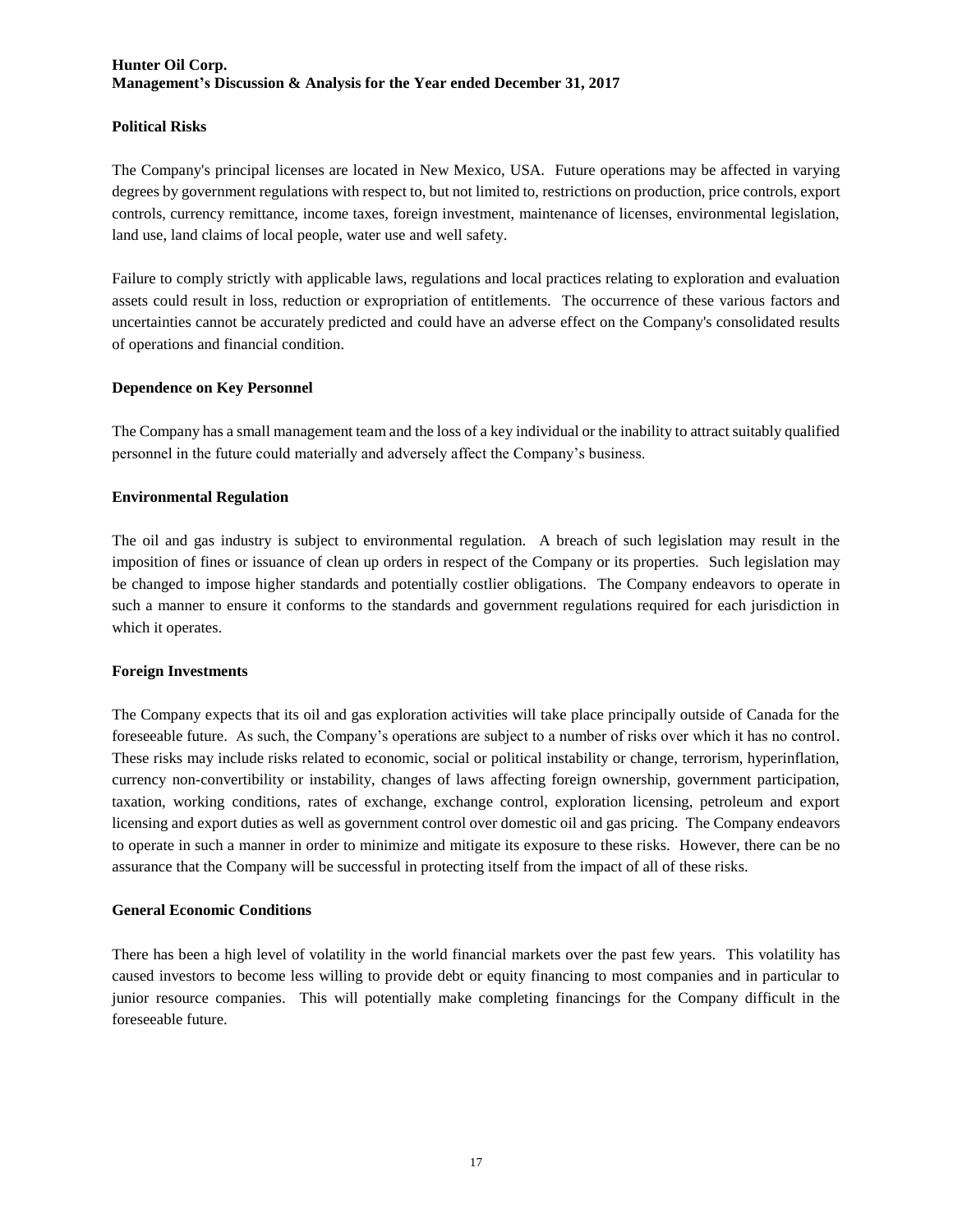### **Market Risks**

The Company is subject to normal market risks including fluctuations in foreign exchange rates and interest rates. While the Company manages its operations in order to minimize exposure to these risks, the Company has not entered into any derivatives or contracts to hedge or otherwise mitigate this exposure.

### **Government Regulations**

The Company's oil and gas concessions are subject to various federal and local governmental regulations. Matters subject to regulation include discharge permits for drilling operations, drilling and abandonment bonds, reports concerning operations, the spacing of wells, and pooling of properties and taxation. From time to time, regulatory agencies have imposed price controls and limitations on production by restricting the rate of flow of oil and gas wells below actual production capacity in order to conserve supplies of oil and gas. The production, handling, storage, transportation and disposal of oil and gas, by-products thereof and other substances and materials produced or used in connection with oil and gas operations are also subject to regulation under federal and local laws and regulations relating primarily to the protection of human health and the environment. The Company incurs expenditures related to complying with these laws and for remediation of existing environmental contamination. The requirements imposed by such laws and regulations are frequently changed and subject to interpretation, and the Company is unable to predict the ultimate cost of compliance with these requirements or their effect on its operations.

### **SUBSEQUENT EVENTS**

On March 13, 2018, the Company closed a non-brokered private placement of 5,000,000 common shares of the Company at a price of C\$0.40 per share to raise gross proceeds of C\$2.0 million (USD \$1.54 million). The shares are subject to a trading hold period expiring on July 14, 2018. The intended use of the proceeds is for operating expenses and general working capital.

# **OTHER MD&A INFORMATION NOT DISCLOSED ELSEWHERE**

| (In thousands of US Dollars)      | <b>Chaveroo</b> |       |  |  |  |  |
|-----------------------------------|-----------------|-------|--|--|--|--|
|                                   |                 | Field |  |  |  |  |
| Acquisition costs:                |                 |       |  |  |  |  |
| Balance, December 31, 2015        | \$              |       |  |  |  |  |
| <b>Additions</b>                  |                 | 64    |  |  |  |  |
| <b>Balance, December 31, 2016</b> | \$              | 64    |  |  |  |  |
| Additions                         |                 | 116   |  |  |  |  |
| Balance, December 31, 2017        | \$              | 180   |  |  |  |  |
| <b>Carrying Amounts:</b>          |                 |       |  |  |  |  |
| December 31, 2016                 | \$              | 64    |  |  |  |  |
| December 31, 2017                 | \$              | 180   |  |  |  |  |

#### **Exploration and Evaluation Expenditures**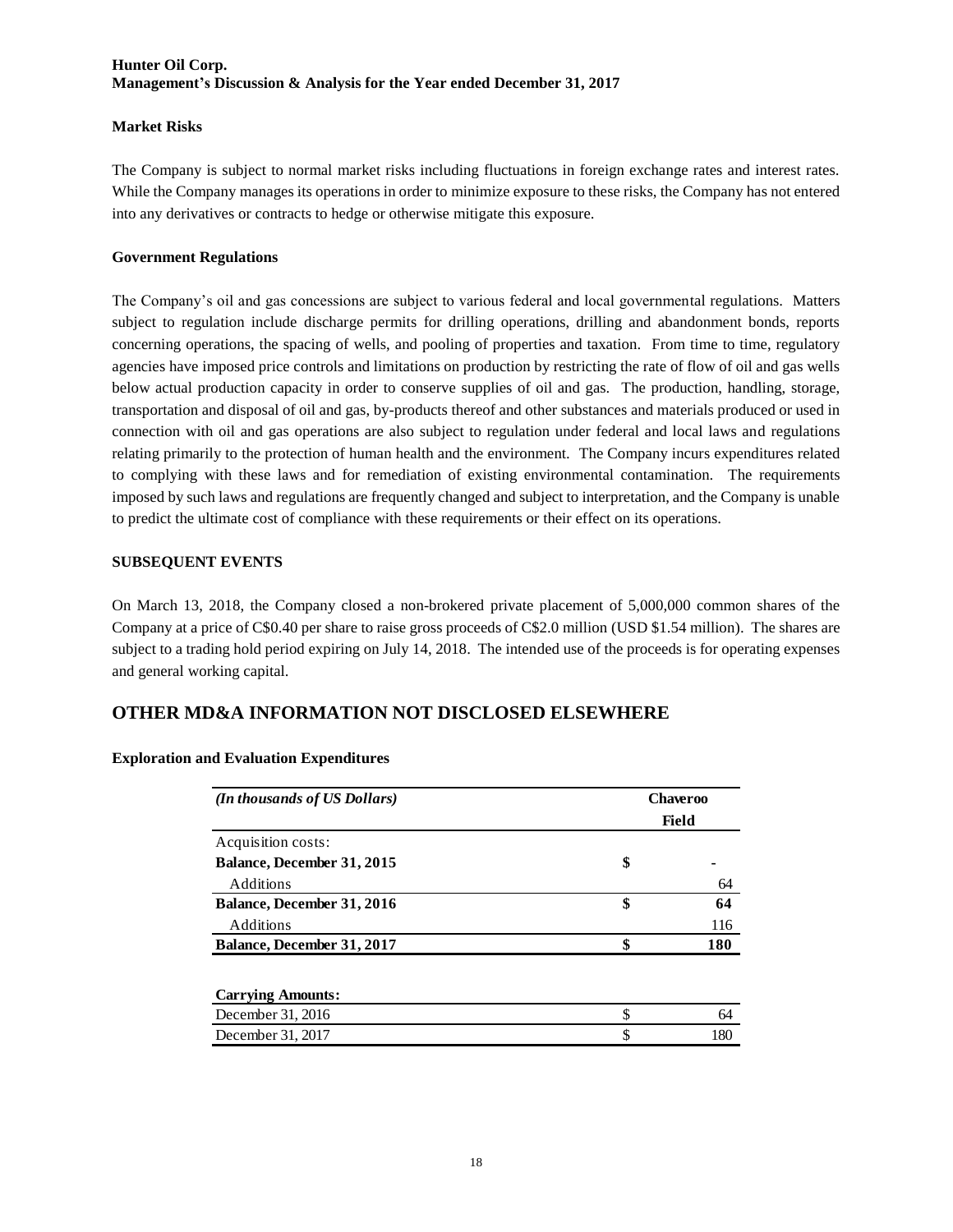#### **Disclosure of Share Capital**

Authorized capital:

 25 million preference shares of no par value; Unlimited common shares of no par value;

Issued and outstanding at April 20, 2018:

13,070,871 common shares.

All outstanding common stock options expired during the year ended December 31, 2017.

#### **Forward-Looking Statements**

Certain statements contained in this Management's Discussion and Analysis and in certain documents incorporated by reference into this Management's Discussion and Analysis contain estimates and assumptions which management are required to make regarding future events and may constitute forward-looking statements within the meaning of applicable securities laws. Management's assessment of future operations, drilling and development plans and timing thereof, other capital expenditures and timing thereof, methods of financing capital expenditures and the ability to fund financial liabilities, expected commodity prices and the impact on the Company and the impact of the adoption of future changes in accounting standards may constitute forward-looking statements under applicable securities laws and necessarily involve risks including, without limitation, risks associated with oil and gas exploration, development, exploitation, the flexibility of capital funding plans and the source of funding therefore; production, marketing and transportation, loss of markets, volatility of commodity prices, the effect of the Company's risk management program, including the impact of derivative financial instruments; currency fluctuations, imprecision of reserve estimates, environmental risks, competition from other producers, inability to retain drilling rigs and other services, incorrect assessment of the value of acquisitions, failure to realize the anticipated benefits of acquisitions, the inability to fully realize the benefits of the acquisitions, delays resulting from or inability to obtain required regulatory approvals and ability to access sufficient capital from internal and external sources.

All statements other than statements of historical fact may be forward-looking statements. Forward-looking statements are often, but not always, identified by the use of words such as "seek", "anticipate", "plan", "continue", "estimate", "expect", "may", "will", "project", "predict", "potential", "targeting", "intend", "could", "might", "should", "believe" and similar other expressions. These statements involve known and unknown risks, uncertainties and other factors that may cause actual results or events to differ materially from those anticipated in such forwardlooking statements. The Company believes that the expectations reflected in these forward-looking statements are reasonable but no assurance can be given that these expectations will prove to be correct and such forward-looking statements included in, or incorporated by reference into, this MD&A should not be unduly relied upon. These statements speak only as of the date of this MD&A as the case may be. The Company does not intend, and does not assume an obligation, to update these forward-looking statements, except as required by securities law.

In particular, this MD&A and the documents incorporated by reference include, but are not limited to, forward-looking statements pertaining to the following: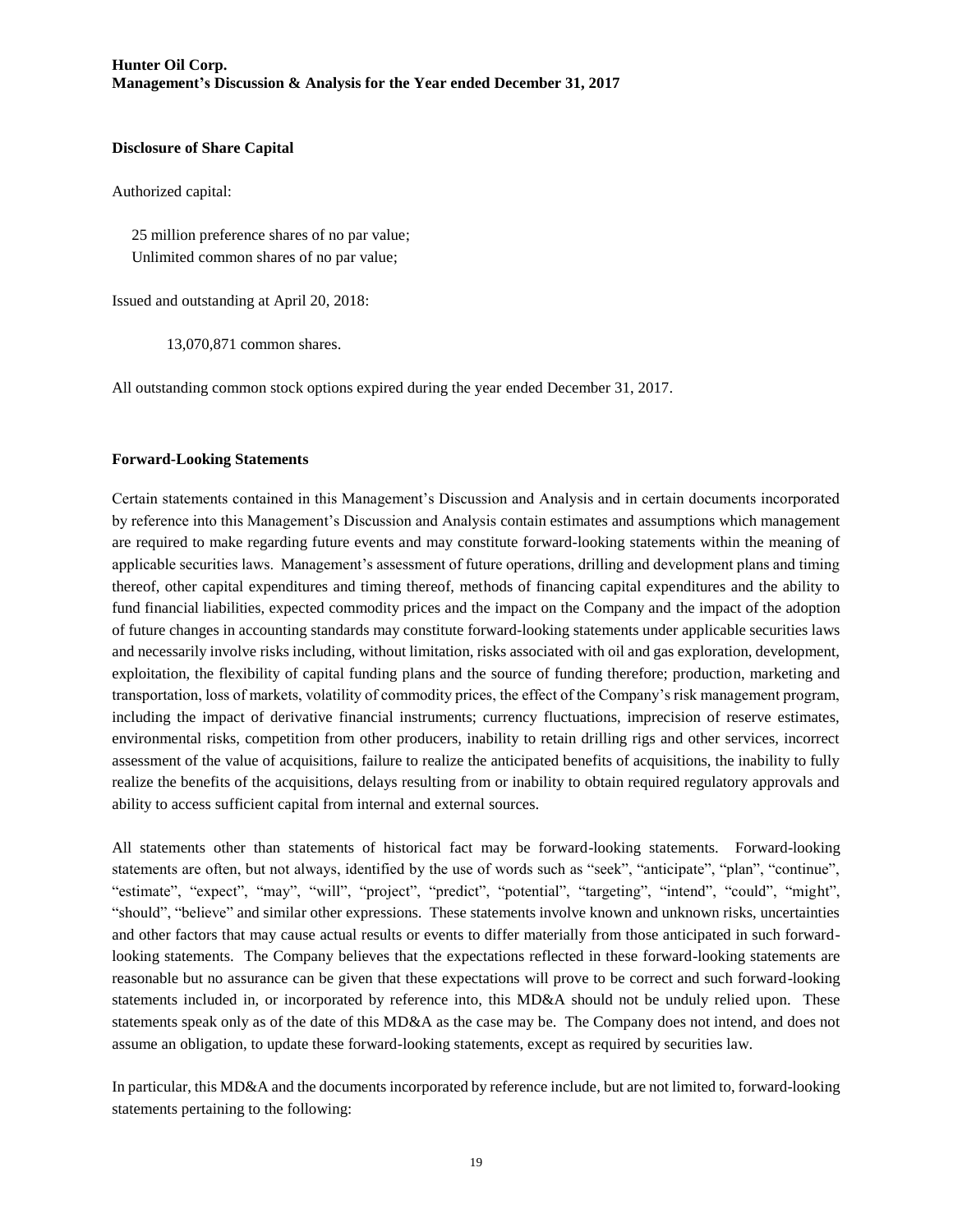- the quantity of reserves and contingent resources;
- crude oil operations and production levels;
- capital expenditure programs, including drilling programs, asset retirement and abandonment activities and pipeline construction projects, and the timing and method of financing thereof;
- projections of market prices and costs;
- supply, demand and pricing for crude oil;
- expectations regarding the Company's ability to raise capital and to continually add to reserves through acquisitions and development
- drilling inventory, drilling plans and timing of drilling, re-completion and tie-in of wells;
- plans for production facilities construction and completion and the timing and method of funding thereof;
- productive capacity of wells, anticipated or expected production rates and anticipated dates of commencement of production;
- drilling, completion and facilities costs;
- results of various projects of the Company;
- timing of receipt of regulatory approvals;
- timing and effect of production increases and the related effect and timing on operating costs per BOE;
- ability to lower cost structure in certain projects of the Company;
- growth expectations within the Company;
- timing of development of undeveloped reserves;
- the tax horizon and tax related implications of the Company;
- supply and demand for oil;
- the performance and characteristics of the Company's oil and natural gas properties;
- the Company's acquisition strategy, the criteria to be considered in connection therewith and the benefits to be derived therefrom;
- the impact of federal and state governmental regulation on the Company, either directly or relative to other oil and gas issuers of similar size;
- realization of the anticipated benefits of acquisitions and dispositions;
- weighting of production between different commodities;
- expected levels of royalty rates, production and workover costs, office field expenses, general and administrative costs, costs of services and other costs and expenses
- benefits or costs related to settlement of financial instruments; and
- treatment under government regulation and taxation, including hydrocarbon taxation regimes

This forward-looking information is based on a number of assumptions and factors, including, but not limited to, the following:

- assumptions set out herein and in the Company's most recently filed Form 51-101F1 oil and gas report;
- stability in the credit markets and continued willingness of lenders to lend capital to issuers such as the Company;
- continuing availability of funds for capital expenditures through internally generated cash and/or equity raises and debt raises;
- stability of political and fiscal regimes in the countries in which the Company operates;
- ability of the Company to hold mineral leases and projects in which it has interests and to find suitable industry partners to assume or share capital expenditure requirements necessary to keep various of the Company's projects in good standing, if and as needed;
- stable future costs;
- availability of equipment and personnel when required for operations;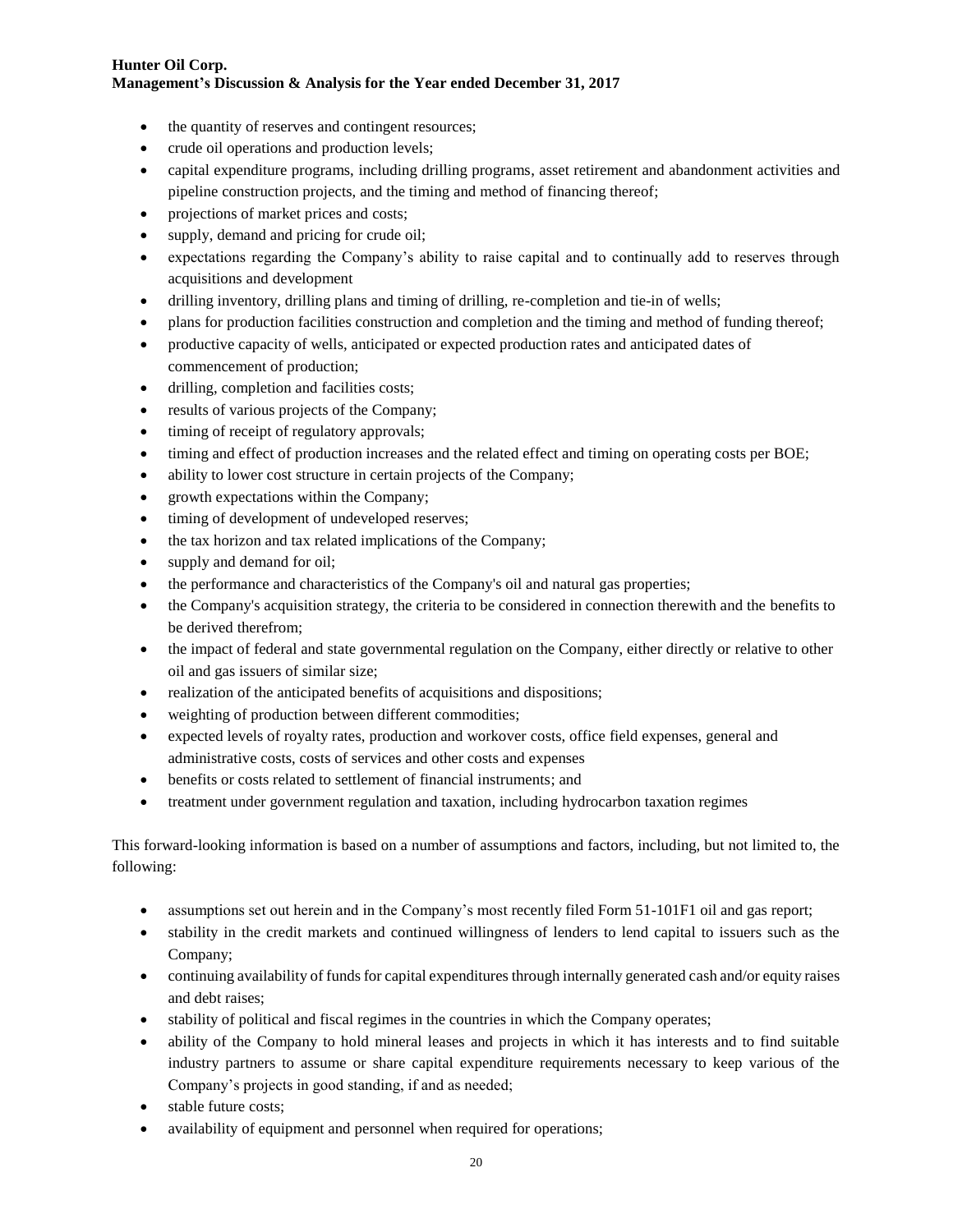- future strong demand for oil;
- that the Company will not experience unforeseen delays, unexpected geological, environmental or other natural occurrences, equipment failures, permitting delays or delays in procurement of required equipment or personnel;
- that the Company will not experience labor or contract disputes;
- that the Company's financial condition and development plans and those of its co-venturers will not substantially change;
- the assumptions underlying reserve estimates;
- that indications of early results are reasonably accurate predictors of the prospectiveness of the hydrocarbon bearing strata;
- that environmental and other regulations affecting the Company will not substantially change and that required regulatory approvals will be available when required;
- that expected production from future wells can be achieved as modeled and that declines will match the modeling;
- that rates of return as modeled can be achieved:
- that reserve recoveries are consistent with management's expectations;
- that additional wells are actually drilled and completed;
- expectations and assumptions regarding future growth, results of operations, production, future capital and other expenditures (including the amounts, nature and sources of funding thereof);
- plans for, and results of, drilling activities; and
- assumptions regarding business prospects and opportunities.

Although the Company believes that the expectations reflected in the forward-looking statements are reasonable, there can be no assurance that such expectations will prove to be correct. The Company cannot guarantee future results, levels of activity, performance or achievements. Moreover, neither the Company nor any other person assumes responsibility for the outcome of the forward-looking statements. Many of the risks and other factors are beyond the Company's control, which could cause actual results to differ materially from those anticipated in these forwardlooking statements as a result of risk factors as set forth, but not limited to, those below and elsewhere in this MD&A:

- volatility in market prices for oil;
- liabilities and risks inherent in oil operations;
- uncertainties associated with estimating reserves;
- competition for capital, acquisitions of reserves, undeveloped lands and skilled personnel;
- incorrect assessments of the value of acquisitions;
- incorrect assessments of the recoverability of asset costs and investments;
- geological, technical, drilling and processing problems; and
- governmental, regulatory and taxation regimes.